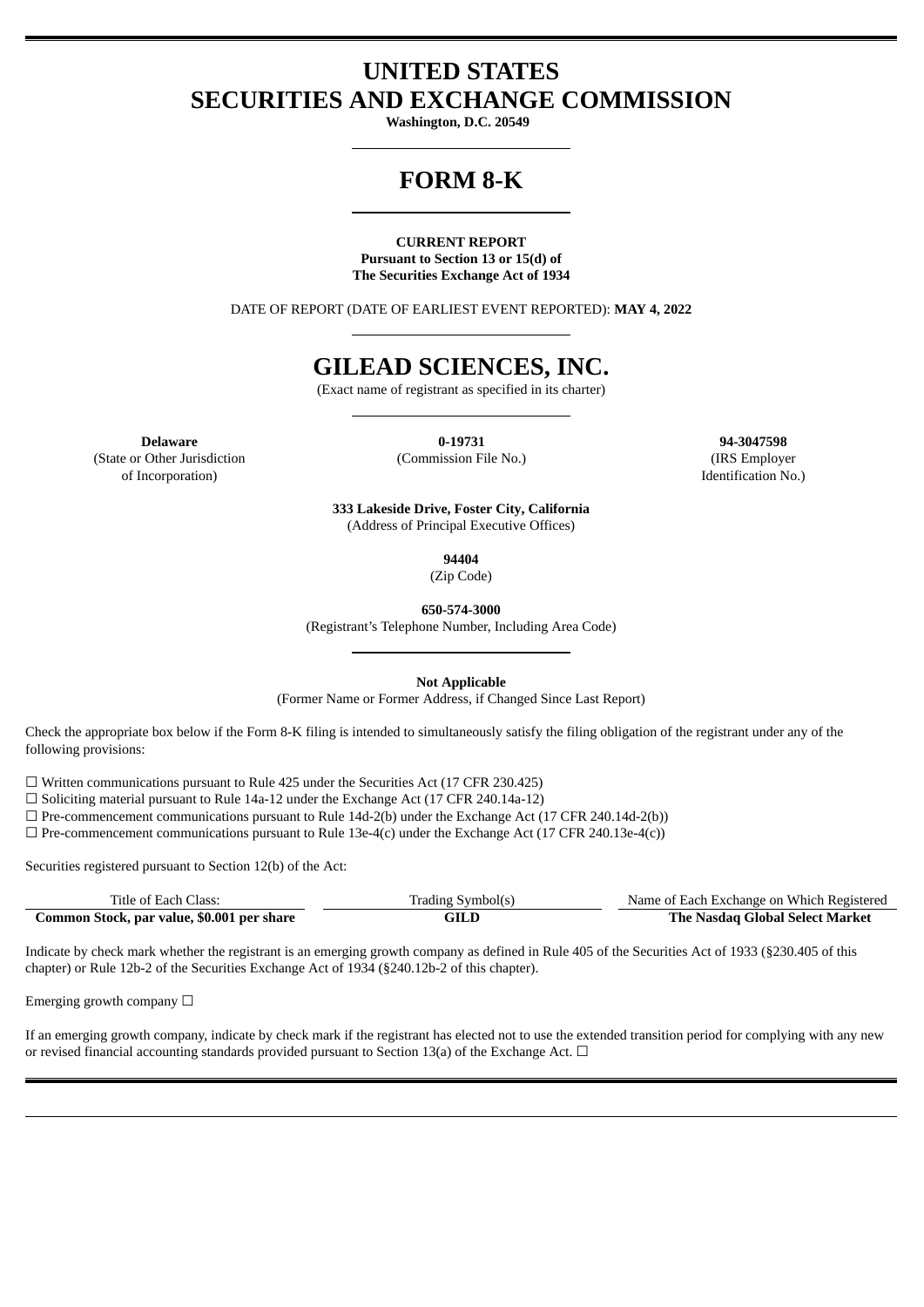#### **Item 5.07 Submission of Matters to a Vote of Security Holders.**

Gilead Sciences, Inc. (the "Company") held its 2022 annual meeting of stockholders (the "Annual Meeting") in a virtual-only format on May 4, 2022. Of the 1,255,786,961 shares of the Company's common stock entitled to vote at the Annual Meeting, 1,082,867,413 shares were represented at the meeting in person or by proxy, constituting a quorum. The voting results are presented below.

The Company's stockholders elected nine directors to serve for the next year and until their successors are elected and qualified, or until their earlier death, resignation or removal. The votes regarding the election of directors were as follows:

|                             |               |                      |                    | Broker           |
|-----------------------------|---------------|----------------------|--------------------|------------------|
| Name                        | Votes For     | <b>Votes Against</b> | <b>Abstentions</b> | <b>Non-Votes</b> |
| Jacqueline K. Barton, Ph.D. | 939, 364, 402 | 9,837,381            | 3,152,581          | 130,513,049      |
| Jeffrey A. Bluestone, Ph.D. | 940,591,094   | 7,984,756            | 3,778,514          | 130,513,049      |
| Sandra J. Horning, M.D.     | 928,503,191   | 20,706,321           | 3,144,852          | 130,513,049      |
| Kelly A. Kramer             | 933,497,210   | 15,260,783           | 3,596,371          | 130,513,049      |
| Kevin E. Lofton             | 895,752,249   | 52,581,063           | 4,021,052          | 130,513,049      |
| Harish Manwani              | 918,831,812   | 29,962,105           | 3,560,447          | 130,513,049      |
| Daniel P. O'Day             | 871,823,865   | 71,402,651           | 9,127,848          | 130,513,049      |
| Javier J. Rodriguez         | 937,741,694   | 10.774.544           | 3,838,126          | 130,513,049      |
| <b>Anthony Welters</b>      | 912.548.682   | 35,140,086           | 4,665,596          | 130,513,049      |

The Company's stockholders ratified the selection of Ernst & Young LLP as the Company's independent registered public accounting firm for the fiscal year ending December 31, 2022. The proposal received the following votes:

| Votes For     | 1,020,875,369 |
|---------------|---------------|
| Votes Against | 60.552.677    |
| Abstentions   | 1,439,367     |

The Company's stockholders approved, on an advisory basis, the compensation of the Company's named executive officers as presented in the Proxy Statement. The proposal received the following votes:

| <b>Votes For</b>        | 875.824.762 |
|-------------------------|-------------|
| <b>Votes Against</b>    | 74.354.069  |
| <b>Abstentions</b>      | 2,175,533   |
| <b>Broker Non-Votes</b> | 130,513,049 |

The Company's stockholders approved the Gilead Sciences, Inc. 2022 Equity Incentive Plan. The proposal received the following votes:

| Votes For               | 864,559,390 |
|-------------------------|-------------|
| <b>Votes Against</b>    | 85.850.671  |
| <b>Abstentions</b>      | 1.944.303   |
| <b>Broker Non-Votes</b> | 130.513.049 |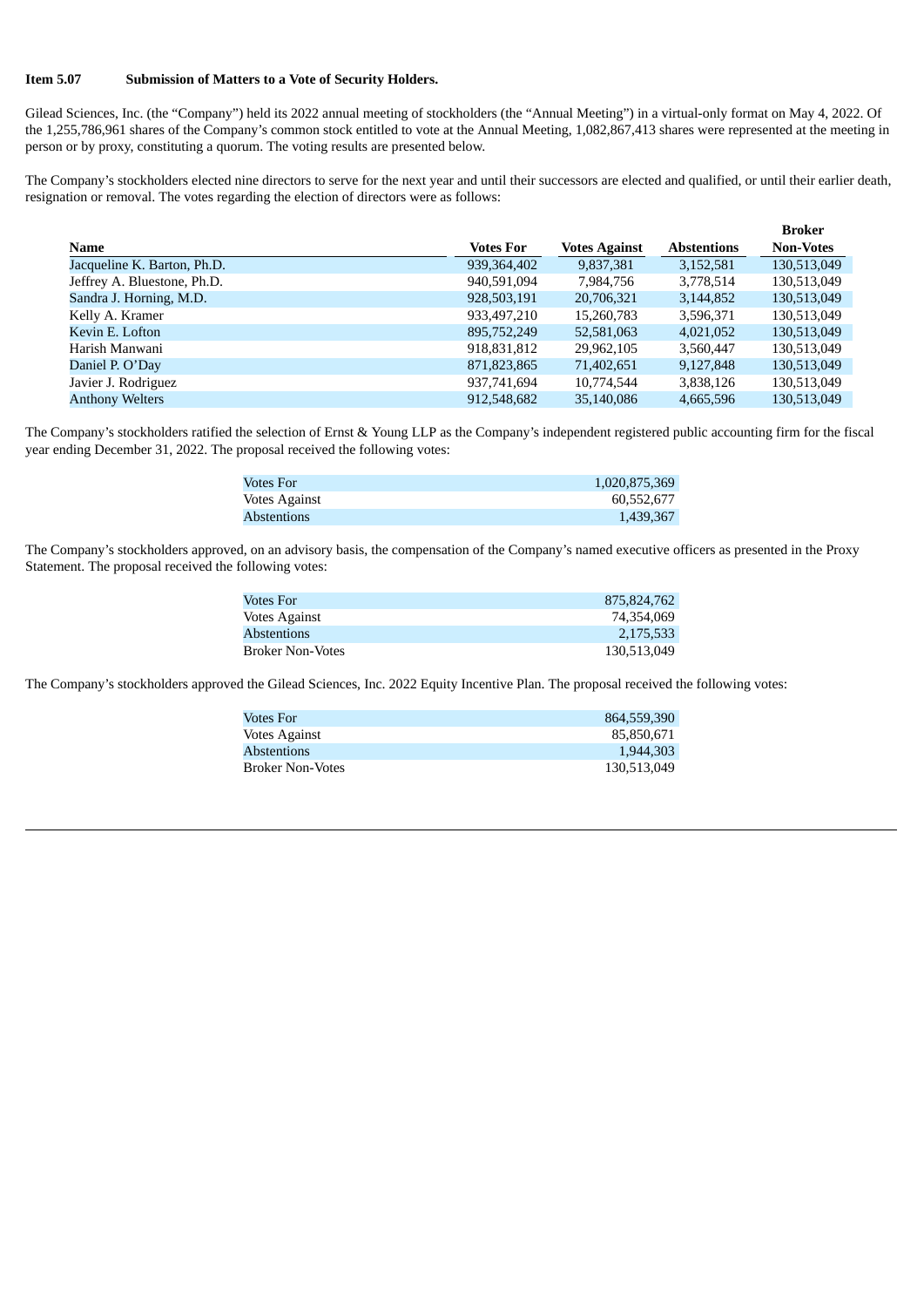The Company's stockholders did not approve a stockholder proposal requesting that the board of directors of the Company (the "Board") adopt a policy that the Chairperson of the Board be an independent director. The proposal received the following votes:

| 384,168,847 |
|-------------|
| 566.110.701 |
| 2.074.816   |
| 130,513,049 |
|             |

The Company's stockholders did not approve a stockholder proposal requesting that the Board include one member from the Company's non-management employees. The proposal received the following votes:

| Votes For               | 63,589,287  |
|-------------------------|-------------|
| <b>Votes Against</b>    | 882,911,737 |
| <b>Abstentions</b>      | 5,853,340   |
| <b>Broker Non-Votes</b> | 130,513,049 |

The Company's stockholders approved a stockholder proposal requesting a 10% threshold to call a special stockholder meeting. The proposal received the following votes:

| Votes For               | 539.585.285 |
|-------------------------|-------------|
| <b>Votes Against</b>    | 410.356.111 |
| <b>Abstentions</b>      | 2.412.968   |
| <b>Broker Non-Votes</b> | 130,513,049 |

The Company's stockholders did not approve a stockholder proposal requesting that the Board publish a third-party review of the Company's lobbying activities. The proposal received the following votes:

| Votes For               | 475.014.934 |
|-------------------------|-------------|
| <b>Votes Against</b>    | 470.778.461 |
| <b>Abstentions</b>      | 6.560.969   |
| <b>Broker Non-Votes</b> | 130.513.049 |

The Company's stockholders did not approve a stockholder proposal requesting a Board report on oversight of risks related to anticompetitive practices. The proposal received the following votes:

| Votes For          | 374,011,733 |
|--------------------|-------------|
| Votes Against      | 569.683.005 |
| <b>Abstentions</b> | 8.659.626   |
| Broker Non-Votes   | 130,513,049 |
|                    |             |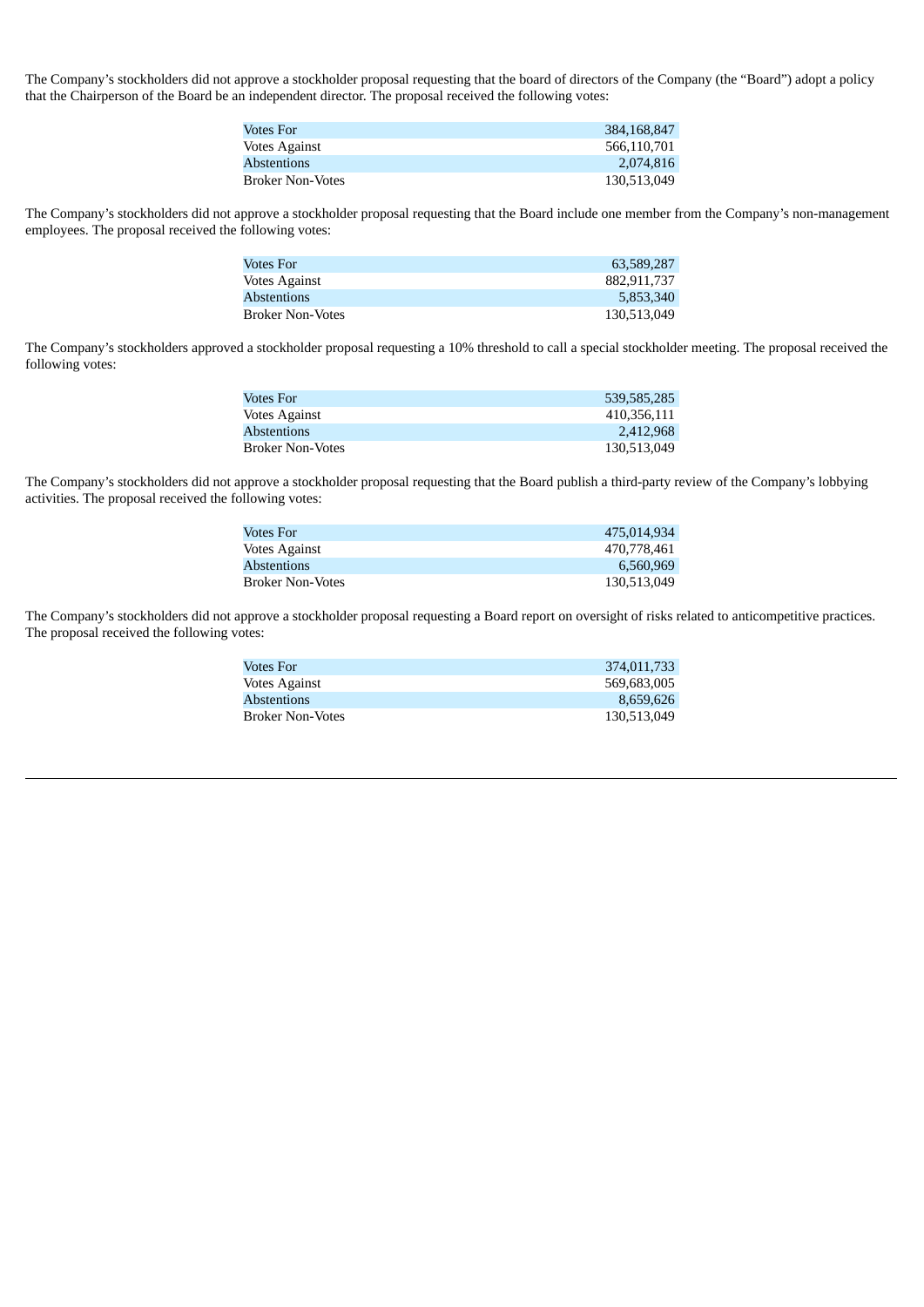### **Item 9.01 Financial Statements and Exhibits.**

(d) Exhibits.

| Exhibit |                                                                             |
|---------|-----------------------------------------------------------------------------|
| Number  | Description                                                                 |
| 10.1    | Gilead Sciences, Inc. 2022 Equity Incentive Plan                            |
| 104     | Cover Page Interactive Data File (embedded within the Inline XBRL document) |
|         |                                                                             |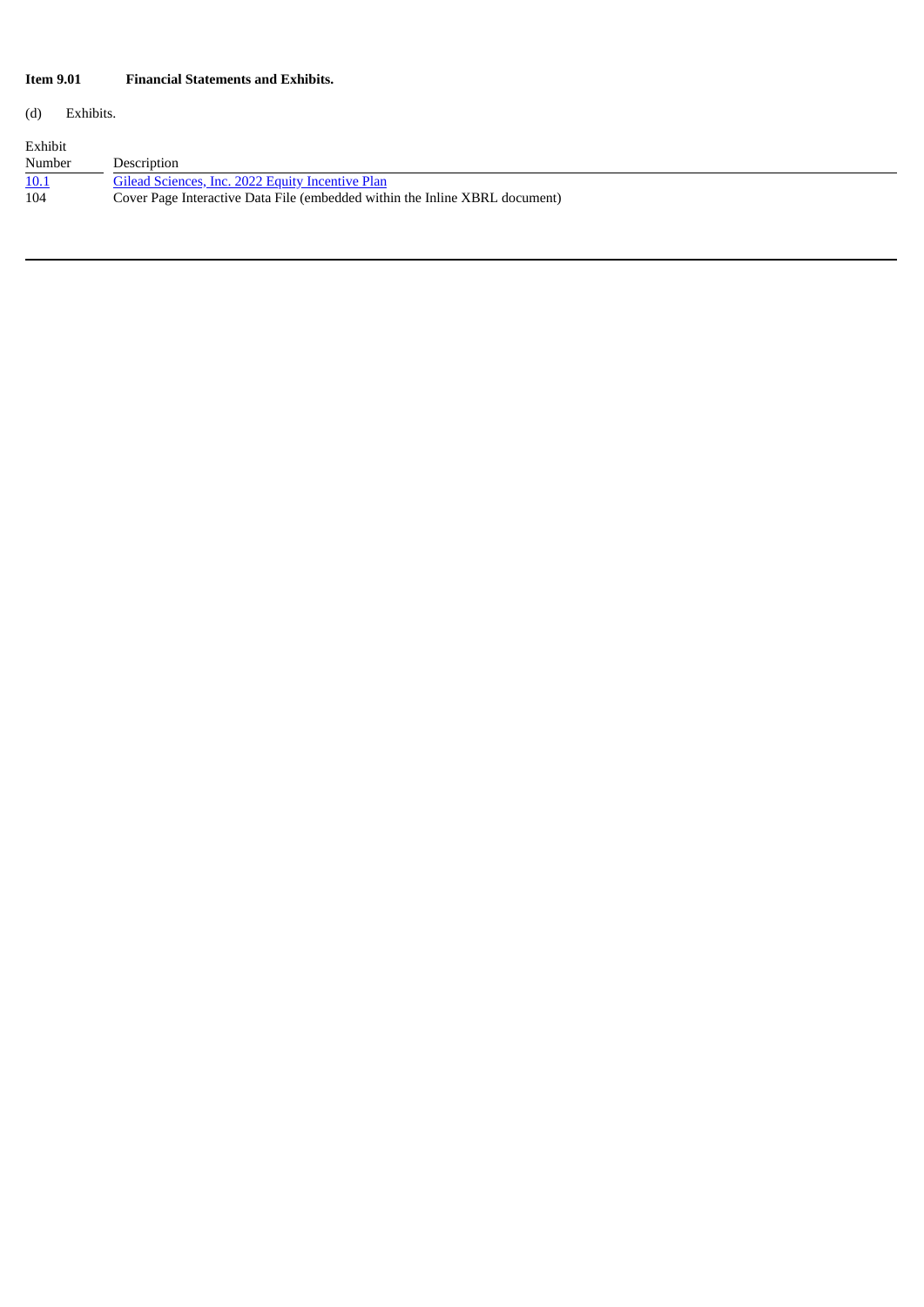### **SIGNATURES**

Pursuant to the requirements of the Securities Exchange Act of 1934, the registrant has duly caused this report to be signed on its behalf by the undersigned hereunto duly authorized.

> **GILEAD SCIENCES, INC.** (Registrant)

/s/ Brett A. Pletcher Brett A. Pletcher EVP, Corporate Affairs, General Counsel and Corporate Secretary

Date: May 5, 2022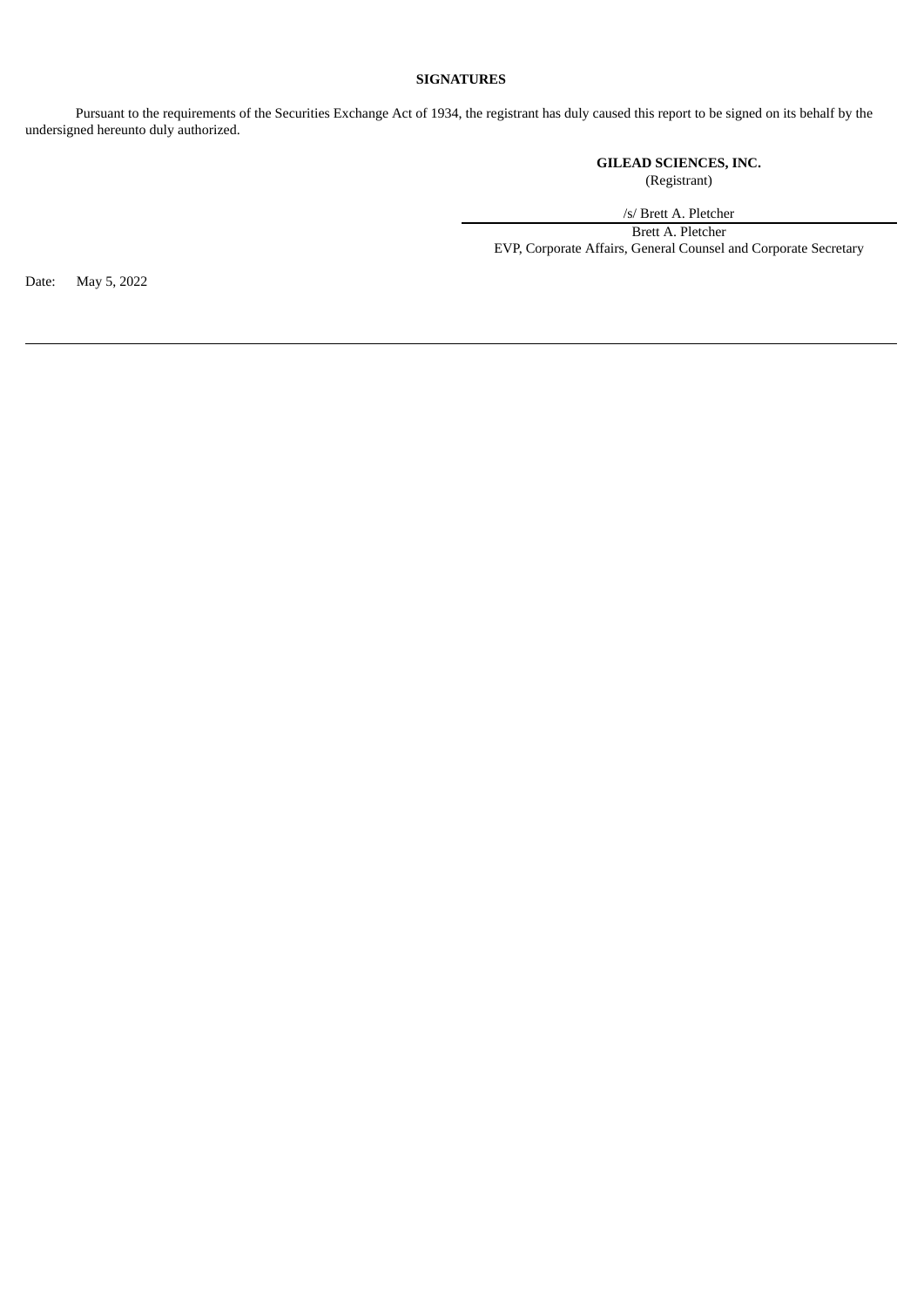#### **GILEAD SCIENCES, INC. 2022 EQUITY INCENTIVE PLAN**

- <span id="page-5-0"></span>1. *Purpose of the Plan.* The purpose of this Plan is to provide incentives to attract, retain and motivate eligible persons whose present and potential contributions are important to the success of the Company by offering them an opportunity to participate in the Company's future performance and rewarding them for contributing toward the Company's short- and long-term growth.
- 2. *Definitions.* As used herein, the following definitions shall apply:
	- (a) *"Administrator"* means the Board or any of the Committees appointed to administer the Plan.
	- (b) *"Applicable Acceleration Period"* has the meaning assigned to such term in the applicable Award Agreement or if such term is not defined in the applicable Award Agreement, means (i) 24 months, in the case of the Company's Executive Chairman (if any) or Chief Executive Officer, (ii) 18 months, in the case of an Executive Vice President or Senior Vice President of the Company, and (iii) 12 months, in the case of all other Grantees.
	- (c) *"Applicable Laws"* means the legal requirements relating to the Plan and the Awards under applicable provisions of federal securities laws, state corporate and securities laws, the Code, the rules of any applicable stock exchange, and the rules of any non-U.S. jurisdiction applicable to Awards granted to residents therein.
	- (d) *"Award"* means the grant of an Option, SAR, Dividend Equivalent Right, Restricted Stock, Restricted Stock Unit, Performance Unit, Performance Share, Phantom Share, or other right or benefit under the Plan.
	- (e) *"Award Agreement"* means the written agreement evidencing the grant of an Award executed by the Company, including any amendments thereto. The Award Agreement may be in electronic form.
	- (f) *"Board"* means the Board of Directors of the Company.
	- (g) *"Cause"* has the meaning ascribed to such term in a written agreement between the Grantee and the Company or a Related Entity (including an Award Agreement) or if no such agreement exists or such term is not defined in such agreement, means, as determined in the sole discretion of the Administrator, the Grantee's (i) performance of any act, or failure to perform any act, in bad faith and to the detriment of the Company or a Related Entity; (ii) dishonesty, fraud, misconduct, material violation of any applicable Company or a Related Entity policy, or material breach of any agreement with the Company or a Related Entity; (iii) conviction or plea of nolo contendere to a crime involving dishonesty, breach of trust, or physical or emotional harm to any person; or (iv) poor performance, nonperformance, or neglect of the Grantee's duties to the Company or a Related Entity or insubordination.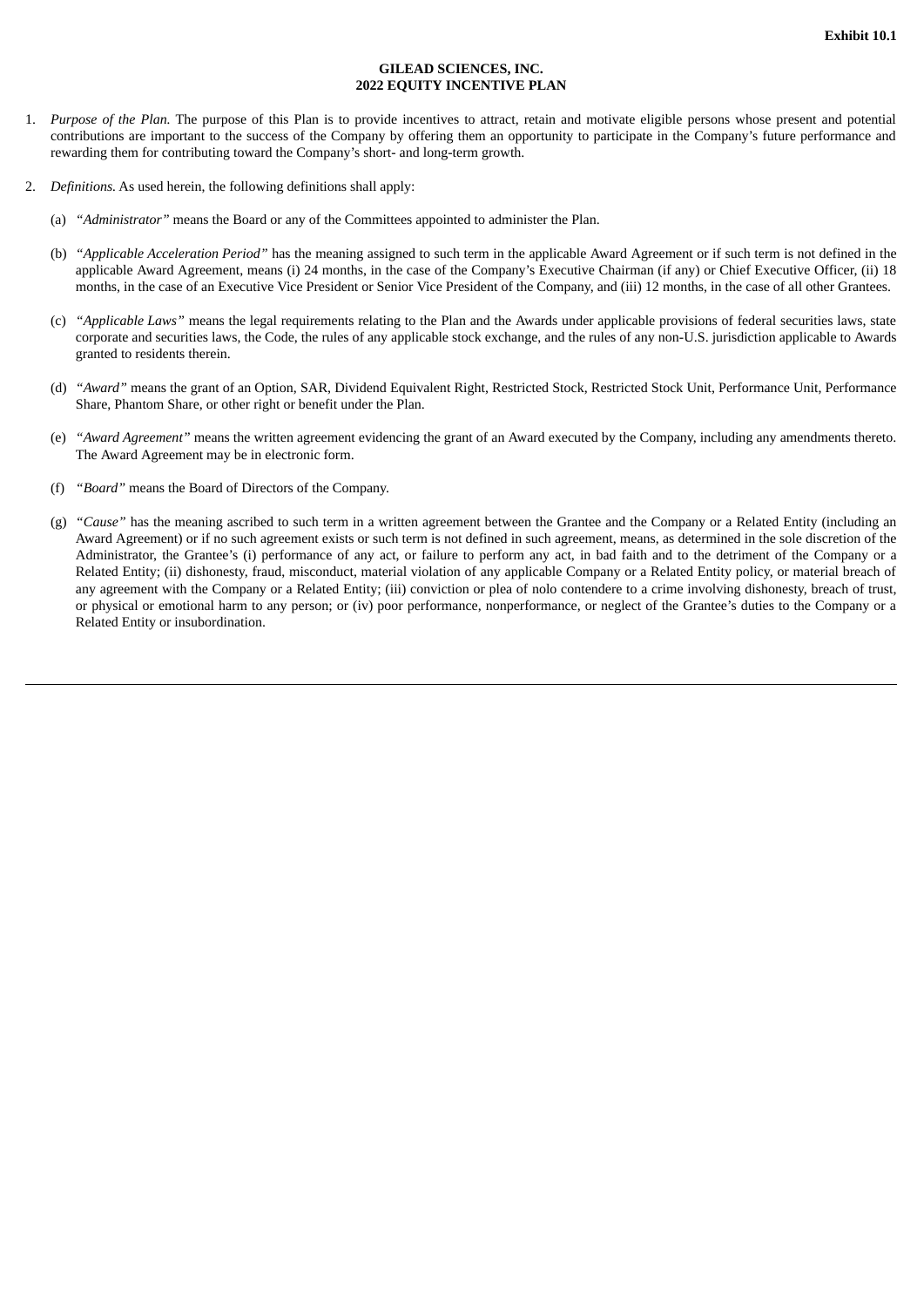- (h) *"Change in Control"* means, for purposes of all Awards at the time outstanding under the Plan, and unless otherwise defined in an Award Agreement, a change in ownership or control of the Company effected through the consummation of any of the following transactions:
	- (i) a sale, transfer or other disposition of all or substantially all of the Company's assets,
	- (ii) the closing of any transaction or series of related transactions (including without limitation a merger or reorganization in which the Company is the surviving entity) pursuant to which any person or any group of persons comprising a "group" within the meaning of Rule 13d-5(b)(1) of the Exchange Act (other than the Company or a person that, prior to such transaction or series of related transactions, directly or indirectly controls, is controlled by or is under common control with, the Company) becomes directly or indirectly (whether as a result of a single acquisition or by reason of one or more acquisitions within the twelve (12)-month period ending with the most recent acquisition) the beneficial owner (within the meaning of Rule 13d-3 of the Exchange Act) of securities possessing (or convertible into or exercisable for securities possessing) more than fifty percent (50%) of the total combined voting power of the Company's securities (as measured in terms of the power to vote with respect to the election of Board members) outstanding immediately after the consummation of such transaction or series of related transactions, whether such transaction involves a direct issuance from the Company, the acquisition of outstanding securities held by one or more of the Company's existing stockholders or an acquisition, consolidation or other reorganization to which the Company is a party,
	- (iii) a change in the composition of the Board over a period of twelve (12) consecutive months or less such that a majority of the Board members ceases, by reason of one or more contested elections for Board membership, to be comprised of individuals who either (A) have been Board members continuously since the beginning of such period or (B) have been elected or nominated for election as Board members during such period by at least a majority of the Board members described in clause (A) who were still in office at the time the Board approved such election or nomination, or
	- (iv) the dissolution or liquidation of the Company or a merger, consolidation, or reorganization of the Company with one or more other entities in which the Company is not the surviving entity which results in any person or entity (other than the Company or a person or entity that, prior to such transaction or series of related transactions, directly or indirectly controls, is controlled by or is under common control with, the Company) owning 50% or more of the combined voting power of all classes of stock of such surviving entity.

In no event, however, shall a Change in Control be deemed to occur upon a merger, consolidation or other reorganization effected primarily to change the domicile of the Company's incorporation or to create a holding company structure pursuant to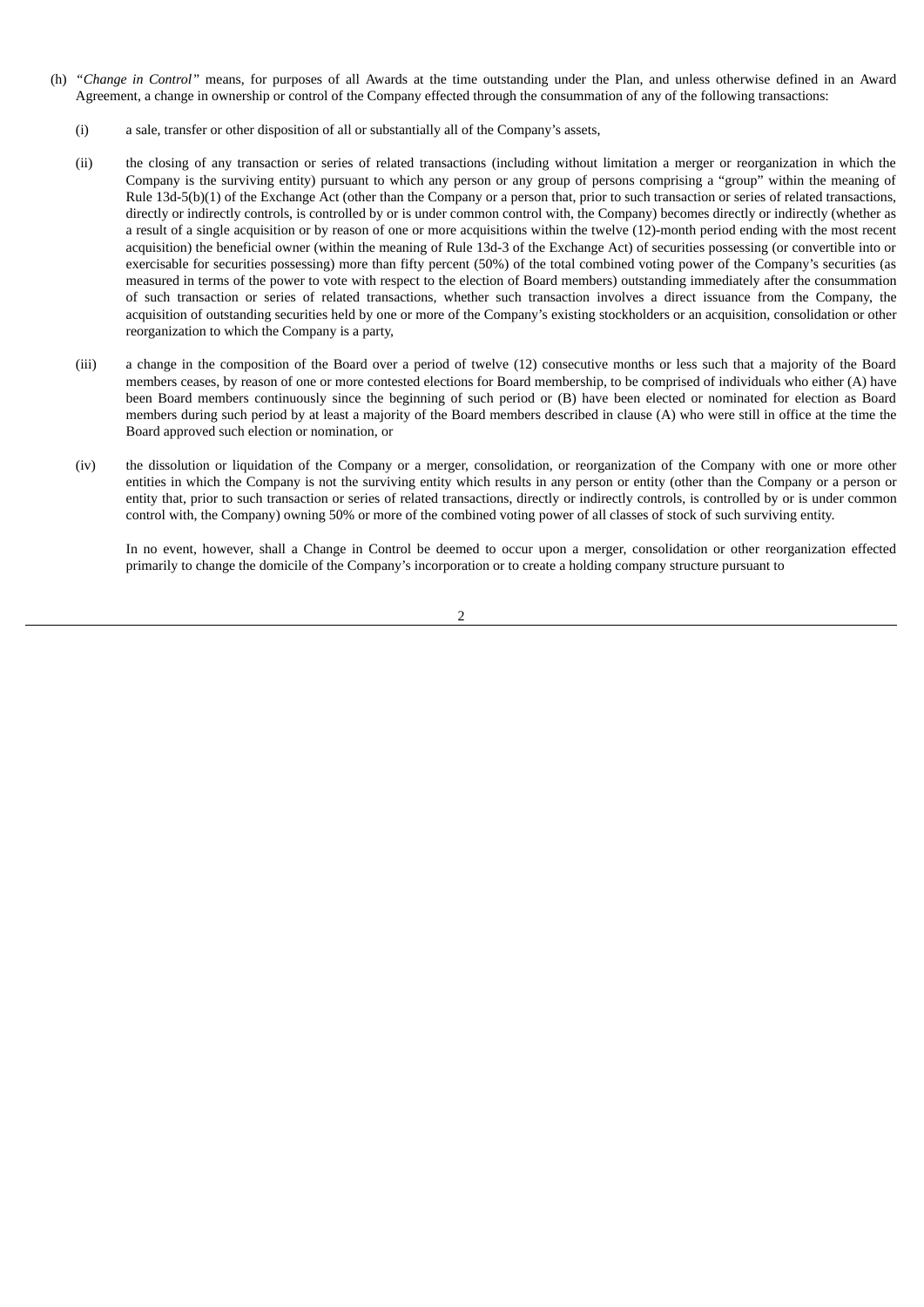which the Company becomes a wholly-owned subsidiary of an entity whose outstanding voting securities immediately after its formation are beneficially owned, directly or indirectly and in substantially the same proportion, by the persons who beneficially owned the Company's outstanding voting securities immediately prior to the formation of such entity.

- (i) *"Code"* means the Internal Revenue Code of 1986, as amended.
- (j) *"Committee"* means any committee composed of members of the Board appointed by the Board to administer the Plan. The Compensation and Talent Committee of the Board is appointed as the initial Committee with authority to administer this Plan.
- (k) *"Common Stock"* means the common stock of the Company.
- (l) *"Company"* means Gilead Sciences, Inc., a Delaware corporation.
- (m) *"Constructive Termination"* has the meaning assigned to such term in the applicable Award Agreement or if such term is not defined in the applicable Award Agreement, means the occurrence of any of the following events or conditions: (i) (A) a change in the Grantee's status, title, position or responsibilities (including reporting responsibilities) which represents an adverse change from the Grantee's status, title, position or responsibilities as in effect immediately prior to the Change in Control; (B) the assignment to the Grantee of any duties or responsibilities which are inconsistent with the Grantee's status, title, position or responsibilities as in effect immediately prior to the Change in Control; or (C) any removal of the Grantee from or failure to reappoint or reelect the Grantee to any of the offices or positions held by the Grantee immediately prior to the Change in Control, except in connection with the termination of the Grantee's Continuous Service for Cause, as a result of the Grantee's Disability or death or by the Grantee other than as a result of Constructive Termination; (ii) a material reduction in the Grantee's annual base compensation or any failure to pay the Grantee any compensation or benefits to which the Grantee is entitled within five days of the date due; (iii) the Company's requiring the Grantee to relocate to any place outside a 50 mile radius of the location serving as Grantee's principal work site immediately prior to the Change in Control, except for reasonably required travel on the business of the Company or a Related Entity which is materially consistent with the travel requirements applicable to the Grantee prior to such Change in Control; (iv) the failure by the Company to (A) continue in effect (without reduction in benefit level and/or reward opportunities) any material compensation or employee benefit plan in which the Grantee was participating at any time within the 90-day period immediately prior to the Change in Control, unless such plan is replaced with a plan that provides substantially equivalent compensation or benefits to the Grantee, or (B) provide the Grantee with compensation and benefits, in the aggregate, at least equal (in terms of benefit levels and/or reward opportunities) to those provided the Grantee under each other employee benefit plan, program and practice in which he or she was participating at any time within the 90-day period immediately prior to the Change in Control; (v) any material breach by the Company of any provision of an agreement between the Company and the Grantee, whether pursuant to this Plan or otherwise, other than a breach which is cured by the Company within 15 days following notice by the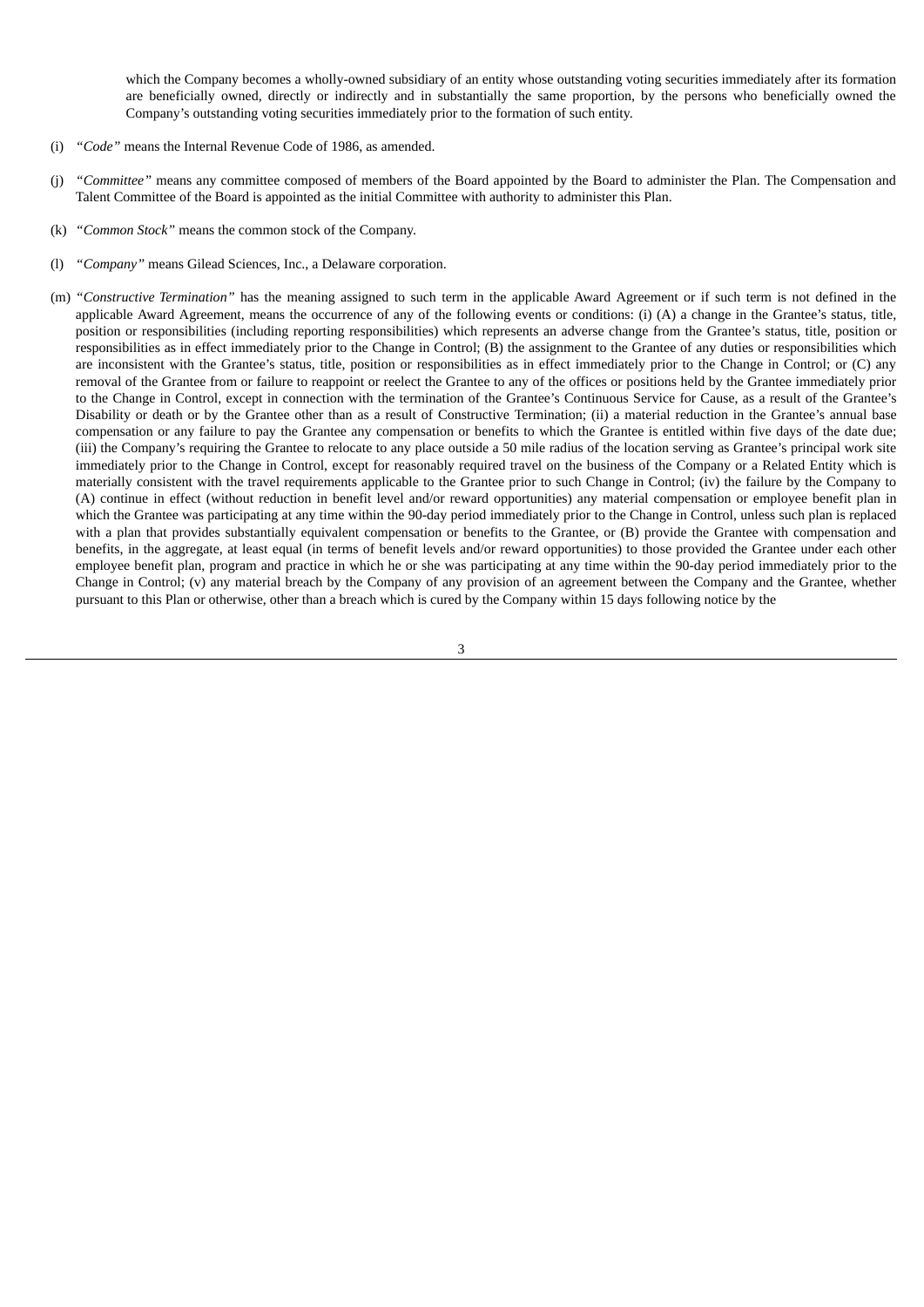Grantee of such breach; or (vi) the failure of the Company to obtain an agreement, satisfactory to the Grantee, from any successors and assigns to assume and agree to perform the obligations created under this Plan.

- (n) *"Consultant"* means any person, including an advisor, who is compensated by the Company or any Related Entity for services performed as a non-employee; provided, however, that the term "Consultant" shall not include non-employee Directors serving in their capacity as Board members. The term "Consultant" shall include a member of the board of directors of a Related Entity.
- (o) "*Continuous Service*" has the meaning assigned to such term in the applicable Award Agreement or if such term is not defined in the applicable Award Agreement, means the performance of services for the Company or a Related Entity (whether now existing or subsequently established) by a person in the capacity of an Employee, a Director or a Consultant. For purposes of the Plan, a Grantee shall be deemed to cease Continuous Service immediately upon the occurrence of either of the following events: (i) the Grantee no longer performs services in any of the foregoing capacities for the Company or any Related Entity or (ii) the entity for which the Grantee is performing such services ceases to remain a Related Entity of the Company, even though the Grantee may subsequently continue to perform services for that entity; provided, however, that the event the Grantee's Award is subject to Section 409A of the Code and payable upon his or her separation from service, then his or her Continuous Service shall, with respect to that Award, be deemed to terminate when such Grantee is deemed to have a separation from service under Treasury Regulations Section 1.409A-1(h). In jurisdictions requiring notice in advance of an effective termination of a Grantee's service as an Employee, Director or Consultant, Continuous Service shall be deemed terminated upon the actual cessation of active service to the Company or a Related Entity notwithstanding any required notice period that must be fulfilled before such individual's termination as an Employee, Director or Consultant can be effective under Applicable Laws. The Administrator shall have authority to determine whether Continuous Service is deemed to cease during any leave of absence.
- (p) *"Director"* means a member of the Board.
- (q) "*Disability*" has the meaning assigned to such term in the applicable Award Agreement or if such term is not defined in the applicable Award Agreement, means the inability of the Grantee to engage in any substantial gainful activity by reason of any medically determinable physical or mental impairment expected to result in death or to be of continuous duration of twelve (12) months or more, as determined in the good faith discretion of the Administrator.
- (r) *"Dividend Equivalent Right"* means a right entitling the Grantee to compensation measured by dividends declared or paid with respect to the Common Stock underlying his or her Award (other than an Option or SAR Award).
- (s) *"Domestic Partner"* means a person who shares a household with the Grantee and otherwise meets and continues to meet all of the criteria detailed in the Gilead Sciences Affidavit of Domestic Partnership, which domestic partnership has been internally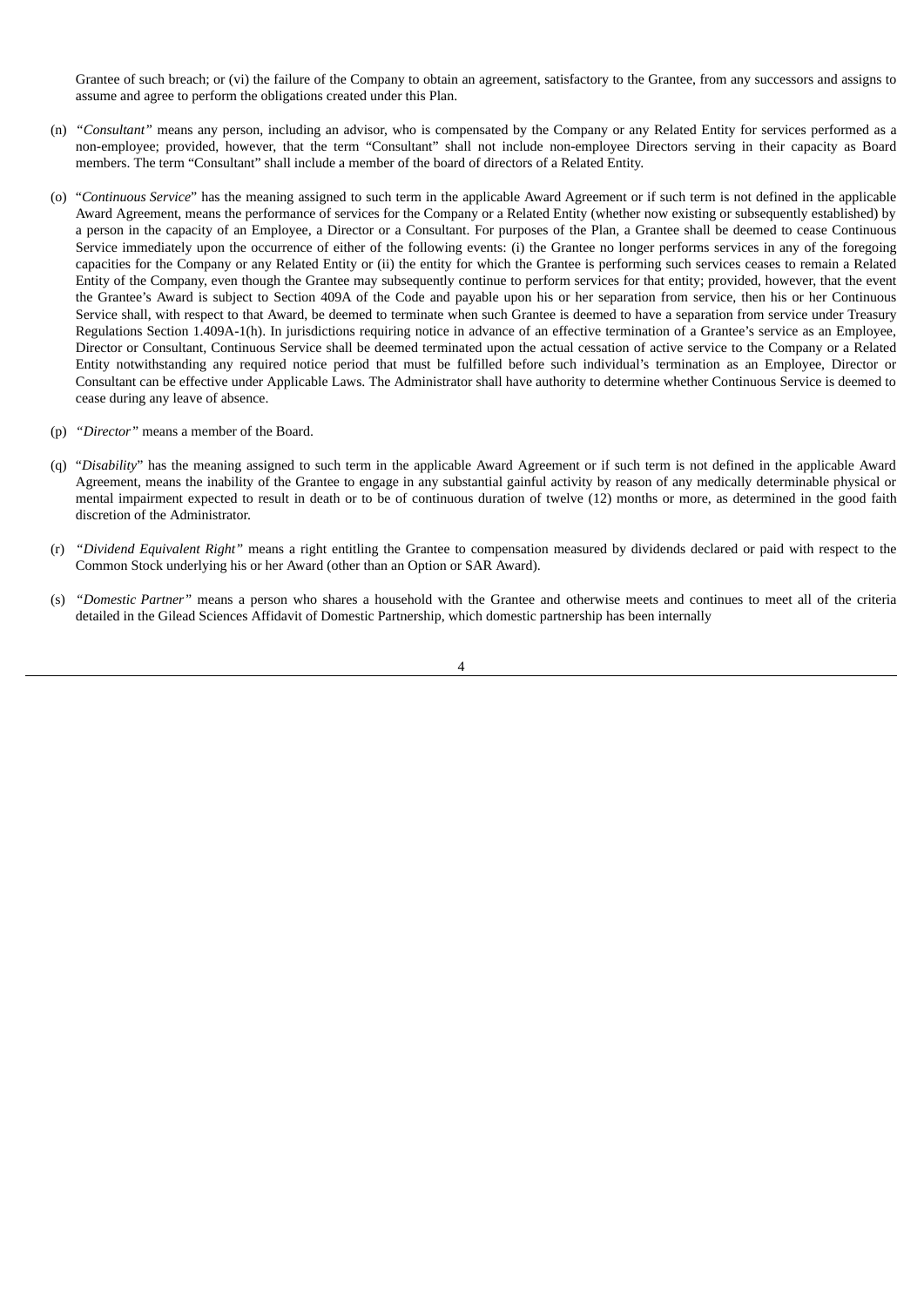registered with the Company by filing with the Company an original, properly completed, notarized Gilead Sciences Affidavit of Domestic Partnership.

- (t) *"Employee"* means any person, including an Officer or Director, who is in the employ of the Company or any Related Entity, subject to the control and direction of the Company or any Related Entity as to both the work to be performed and the manner and method of performance. Neither service as a Director nor payment of a director's fee by the Company or a Related Entity shall be sufficient to constitute "employment" by the Company.
- (u) *"Exchange Act"* means the Securities Exchange Act of 1934, as amended.
- (v) *"Fair Market Value"* means, as of any date, the value of Common Stock determined as follows:
	- (i) If the Common Stock is on the date of determination listed on any established stock exchange, including without limitation the Nasdaq Global or Global Select Market, the American Stock Exchange or the New York Stock Exchange, its Fair Market Value shall be the closing sales price for such stock (or the closing bid, if no sales were reported) as quoted on such exchange on the date of determination (or, if no closing sales price or closing bid was quoted on that date, as applicable, on the last preceding trading date such closing sales price or closing bid was quoted), as the applicable quoted price is reported in The Wall Street Journal or such other source as the Board deems reliable;
	- (ii) If the Common Stock is on the date of determination regularly quoted on an automated quotation system (including the OTC Bulletin Board) or by a recognized securities dealer, but selling prices are not reported, the Fair Market Value per share of Common Stock shall be the mean between the high bid and high asked prices for the Common Stock on the date of determination (or, if no such prices were reported on that date, on the last preceding date such prices were quoted), as the applicable quoted prices are reported in The Wall Street Journal or such other source as the Board deems reliable; or
	- (iii) In the absence of an established market for the Common Stock of the type described in (i) and (ii), above, the Fair Market Value thereof shall, for purposes of any Award other than an Incentive Stock Option, be determined by the Board through the reasonable application of a reasonable valuation method that takes into account the applicable valuation factors set forth in the Treasury Regulations issued under Section 409A of the Code and shall, for purposes of an Incentive Stock Option, be determined by the Board in good faith in accordance with the standards of Section 422 of the Code and the applicable Treasury Regulations thereunder.
- (w) *"Grantee"* means an Employee, Director or Consultant who receives an Award under the Plan.
- (x) *"Immediate Family"* means any child, stepchild, grandchild, parent, stepparent, grandparent, spouse, former spouse, sibling, niece, nephew, mother-in-law, father-in-law, son-in law, daughter-in-law, brother-in-law, or sister-in-law, including adoptive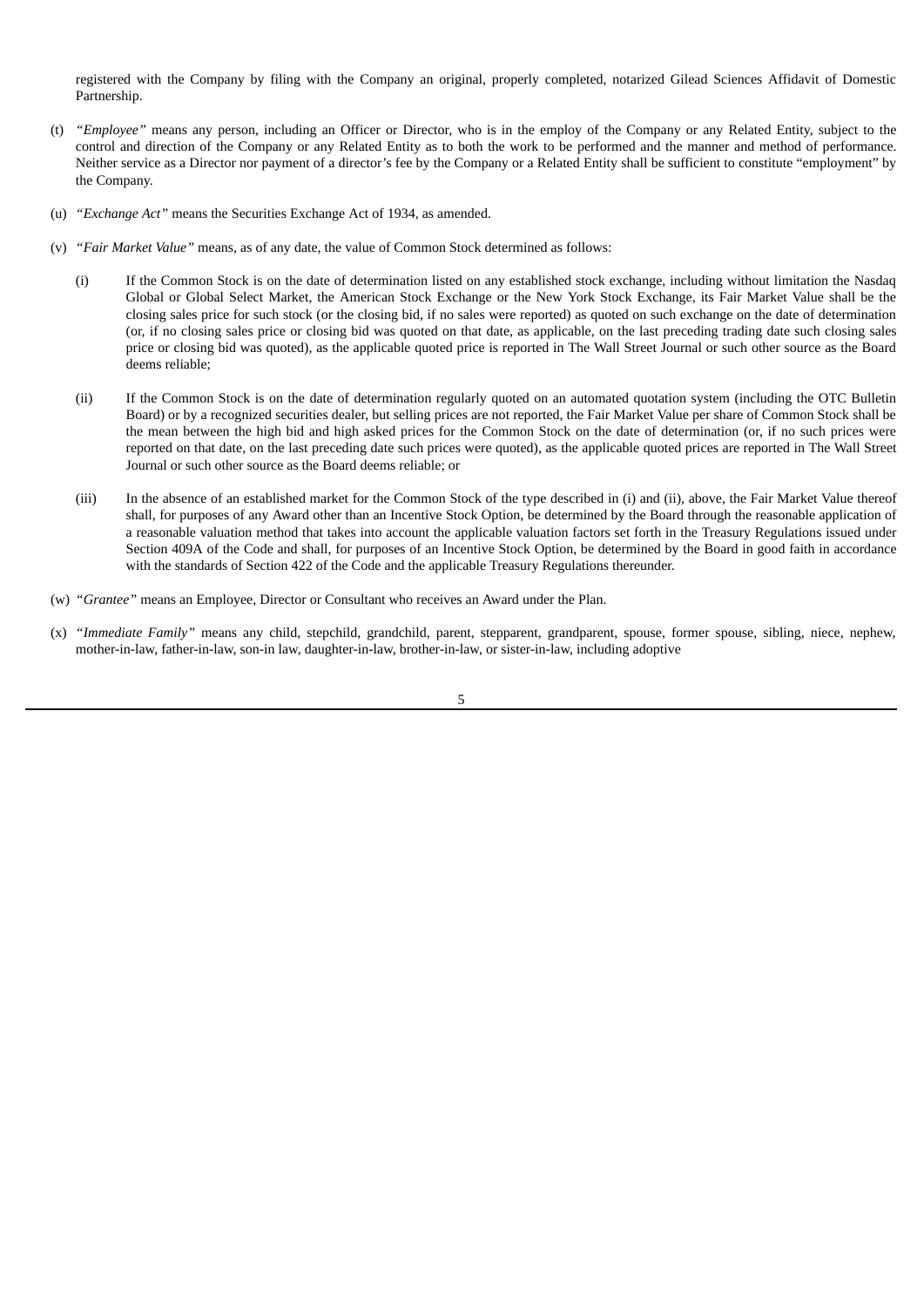relationships, Domestic Partner, a trust in which such persons (or the Grantee) have more than 50% of the beneficial interest, a foundation in which such persons (or the Grantee) control the management of assets, and any other entity in which such persons (or the Grantee) own more than fifty percent (50%) of the voting interests.

- (y) *"Incentive Stock Option"* means an Option intended to qualify as an incentive stock option within the meaning of Section 422 of the Code and the regulations promulgated thereunder.
- (z) *"Non-statutory Stock Option"* means an Option not intended to qualify as an Incentive Stock Option.
- (aa) *"Officer"* means a person who is an officer of the Company or a Related Entity within the meaning of Section 16 of the Exchange Act and the rules and regulations promulgated thereunder.
- (bb)*"Option"* means an option to purchase Shares pursuant to an Award Agreement granted under the Plan.
- (cc) *"Parent"* means a "parent corporation," whether now or hereafter existing, as defined in Section 424(e) of the Code.
- (dd)*"Performance Shares" or "Performance Share Units"* means an Award denominated in Shares which may be earned in whole or in part upon attainment of one or more performance criteria established by the Administrator and settled in actual Shares, except to the extent the Administrator may determine to settle such Award in whole or in part in cash.
- (ee) *"Performance Units"* means an Award denominated in U.S. dollars which may be earned in whole or in part based upon attainment of performance criteria established by the Administrator and settled for cash, except to the extent that the Administrator may determine to settle such Award in whole or in part in Shares.
- (ff) *"Phantom Share"* means an Award denominated in Shares in which the Grantee has the right to receive an amount equal to the value of a specified number of Shares at a designated time or over a designated period and which will be payable in cash or Shares as established by the Administrator.
- (gg)*"Plan"* means this Gilead Sciences, Inc. 2022 Equity Incentive Plan, as amended from time to time.
- (hh)*"Prior Plans"* means the Gilead Sciences, Inc. 2004 Equity Incentive Plan and the Gilead Sciences, Inc. 2018 Equity Incentive Plan, each as amended.
- (ii) *"Related Entity"* means (i) any Parent or Subsidiary of the Company and (ii) any other entity in which the Company or any Parent or Subsidiary holds a substantial ownership interest, directly or indirectly.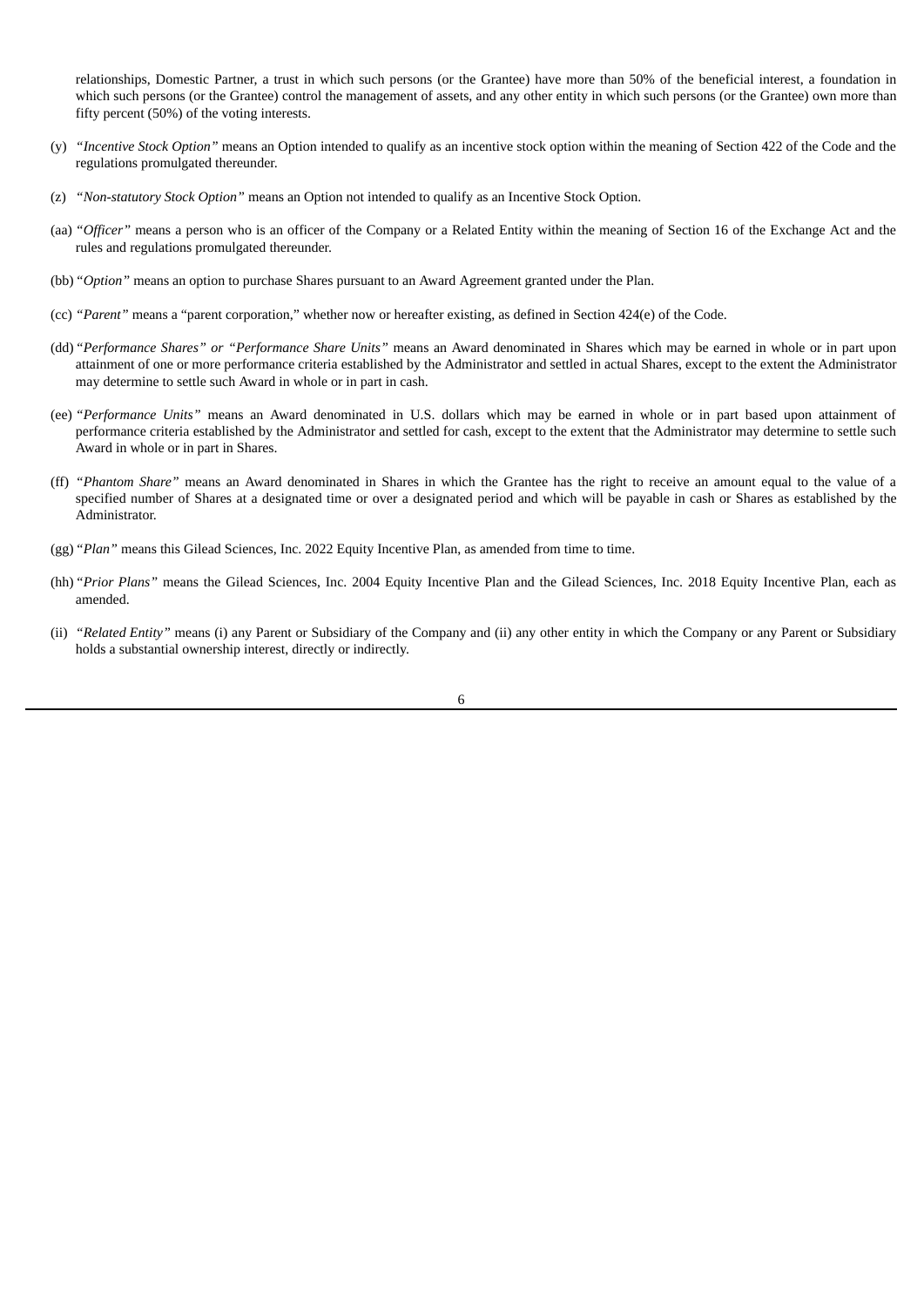- (jj) *"Restricted Stock"* means Shares issued under the Plan to the Grantee for such consideration (including any cash consideration) and subject to such restrictions on transfer, rights of first refusal, repurchase provisions, forfeiture provisions, and other terms and conditions as established by the Administrator.
- (kk)*"Restricted Stock Unit"* means an Award in the form of a contractual right to receive Shares in one or more installments over a defined period of Continuous Service or upon the attainment of one or more performance goals established by the Administrator or in one or more deferred installments following the completion of such period of Continuous Service or the attainment of such performance goals.
- (ll) *"Retirement"* has the meaning assigned to such term in the applicable Award Agreement or if such term is not defined in the applicable Award Agreement, means a cessation of Continuous Service on or after the date on which the Grantee (i) attains age 55 and completes at least ten (10) years of Continuous Service or (ii) attains age 65.
- (mm)*"Rule 16b-3"* means Rule 16b-3 promulgated under the Exchange Act or any successor thereto.
- (nn)*"SAR"* means a stock appreciation right entitling the Grantee to Shares or cash compensation, as established by the Administrator, measured by appreciation in the value of the Common Stock underlying such Award.
- (oo)*"Share"* means a share of the Common Stock.
- (pp)*"Subsidiary"* means a "subsidiary corporation," whether now or hereafter existing, as defined in Section 424(f) of the Code.
- (qq)*"Withholding Taxes"* mean the applicable income, employment or similar taxes required or permitted to be withheld in connection with the issuance, exercise, vesting or settlement of an Award, as determined by the Administrator.
- 3. *Stock Subject to the Plan.*
- (a) Subject to the provisions of Section 9 below and adjustments pursuant to Section 3(b) below, the maximum number of Shares which may be issued in the aggregate under the Plan pursuant to all Awards made hereunder (including, without limitation, Restricted Stock, Restricted Stock Units, Performance Shares, Options, SARs, Dividend Equivalent Rights, and Phantom Shares) shall be limited to 132,000,000 Shares, less one Share for every one Share granted under an award of options or stock appreciation rights under the Prior Plans after February 18, 2022 and prior to the effective date of the Plan and less 2.5 Shares for every one Share granted under an award other than options or stock appreciation rights under the Prior Plans after February 18, 2022 and prior to the effective date of the Plan. The Shares to be issued pursuant to Awards may be authorized, but unissued, or reacquired Common Stock. The maximum number of Shares that may be issued pursuant to Incentive Stock Options that are granted under the Plan shall be limited to 132,000,000 Shares. After the effective date of the Plan, no awards may be granted under any Prior Plans.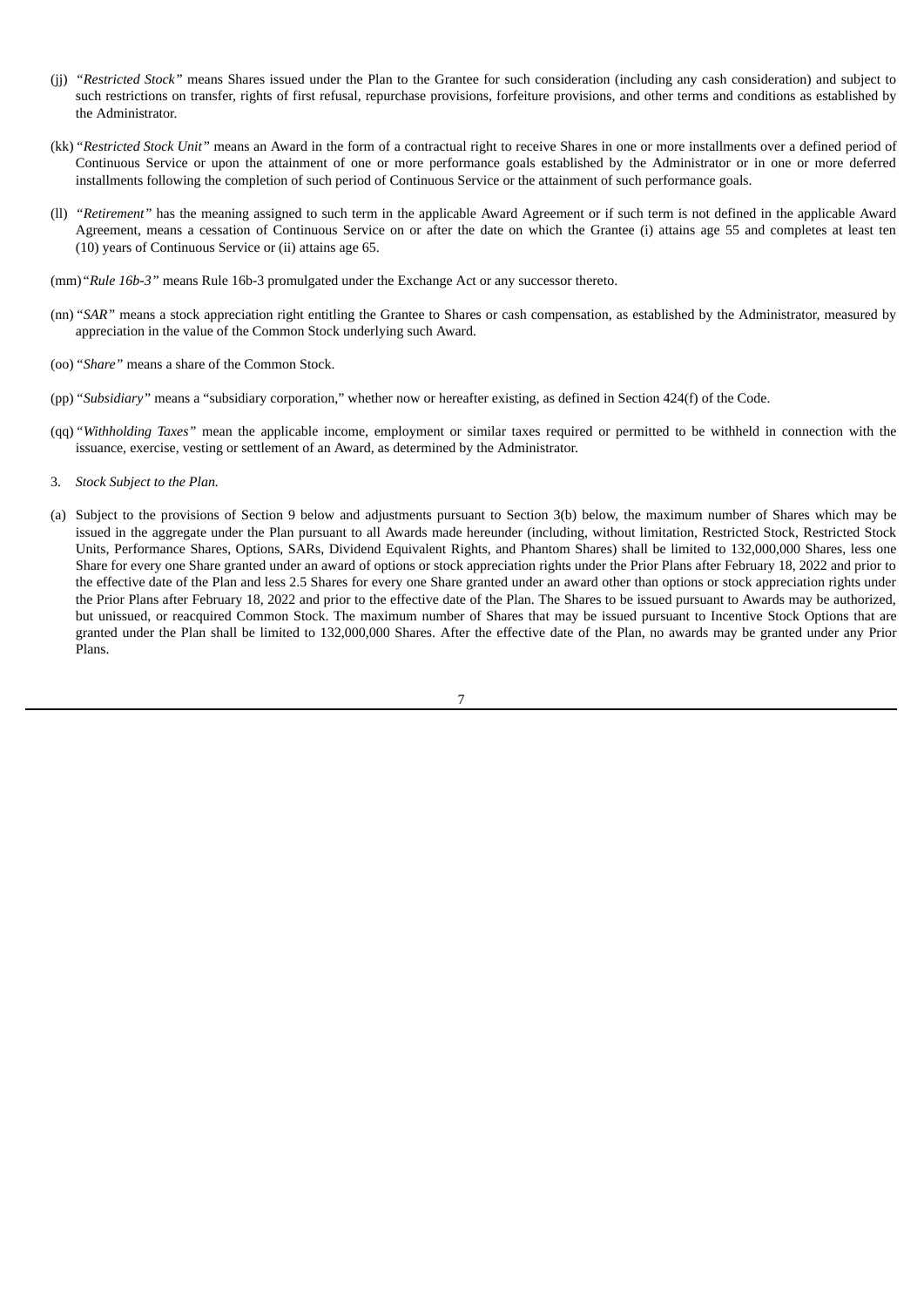- (b) If (i) any Shares covered by an Award (or portion of an Award) is forfeited, canceled or expires (whether voluntarily or involuntarily), is settled in cash, or otherwise does not result in the issuance of all or a portion of the Shares subject to such Award, or (ii) after February 18, 2022, any Shares covered by an award granted under any Prior Plan is forfeited, canceled or expires (whether voluntarily or involuntarily), is settled in cash, or otherwise does not result in the issuance of all or a portion of the Shares subject to such award, then in each such case the Shares subject to such Award or such Prior Plan award shall, to the extent of such forfeiture, expiration, termination, cash settlement or non-issuance, be deemed not to have been issued, or added to the Shares available for grant, as applicable in accordance with Section 3(d) below, for purposes of determining the maximum aggregate number of Shares which may be issued under the Plan. If the exercise price of an Option is paid with Shares (whether tendered by the Participant or withheld by the Company), then the maximum aggregate number of Shares available under the Plan shall be reduced by the gross number of Shares for which that Option is exercised, and not by the net number of Shares actually issued by the Company upon such exercise. Upon the exercise of any SAR under the Plan, the maximum aggregate number of Shares available under the Plan shall be reduced by the gross number of Shares as to which such right is exercised, and not by the net number of Shares actually issued by the Company upon such exercise. Shares that are tendered by a Participant or withheld by the Company in satisfaction of any Withholding Taxes related to an Option or SAR shall not again be available for issuance under the Plan. Shares that are tendered by a Participant or withheld by the Company in satisfaction of any Withholding Taxes related to an Award other than an Option or SAR, or that otherwise are subject to but not actually issued under an Award other than an Option or SAR, or Shares that are tendered or withheld after February 18, 2022 to satisfy Withholding Taxes related to an award other than an option or stock appreciation right granted under any Prior Plan, shall in each such case not be deemed to have been issued and shall be available for future issuance under the Plan in accordance with Section 3(d) for purposes of determining the maximum aggregate number of Shares which may be issued under the Plan.
- (c) The Administrator may issue Awards under the Plan in settlement of, or in assumption or substitution for, outstanding awards or obligations to grant future awards in connection with the acquisition by the Company or a Related Entity of another entity, an interest in another entity or an additional interest in a Related Entity, whether by merger, stock purchase, asset purchase or other form of transaction ("*Substitute Awards*"). Substitute Awards shall not reduce the Shares authorized for issuance under the Plan. Additionally, in the event that a company acquired by the Company or a Related Entity or with which the Company or a Related Entity combines has shares available under a pre-existing plan approved by shareholders and not adopted in contemplation of such acquisition or combination, the shares available for grant pursuant to the terms of such preexisting plan (as adjusted, to the extent appropriate, using the exchange ratio or other adjustment or valuation ratio or formula used in such acquisition or combination to determine the consideration payable to the holders of common stock of the entities party to such acquisition or combination) may be used for Awards under the Plan and shall not reduce the Shares authorized for issuance under the Plan; provided that Awards using such available shares shall only be made (i) until the last date that awards or grants could have been made under the terms of the pre-existing plan, absent the acquisition or combination,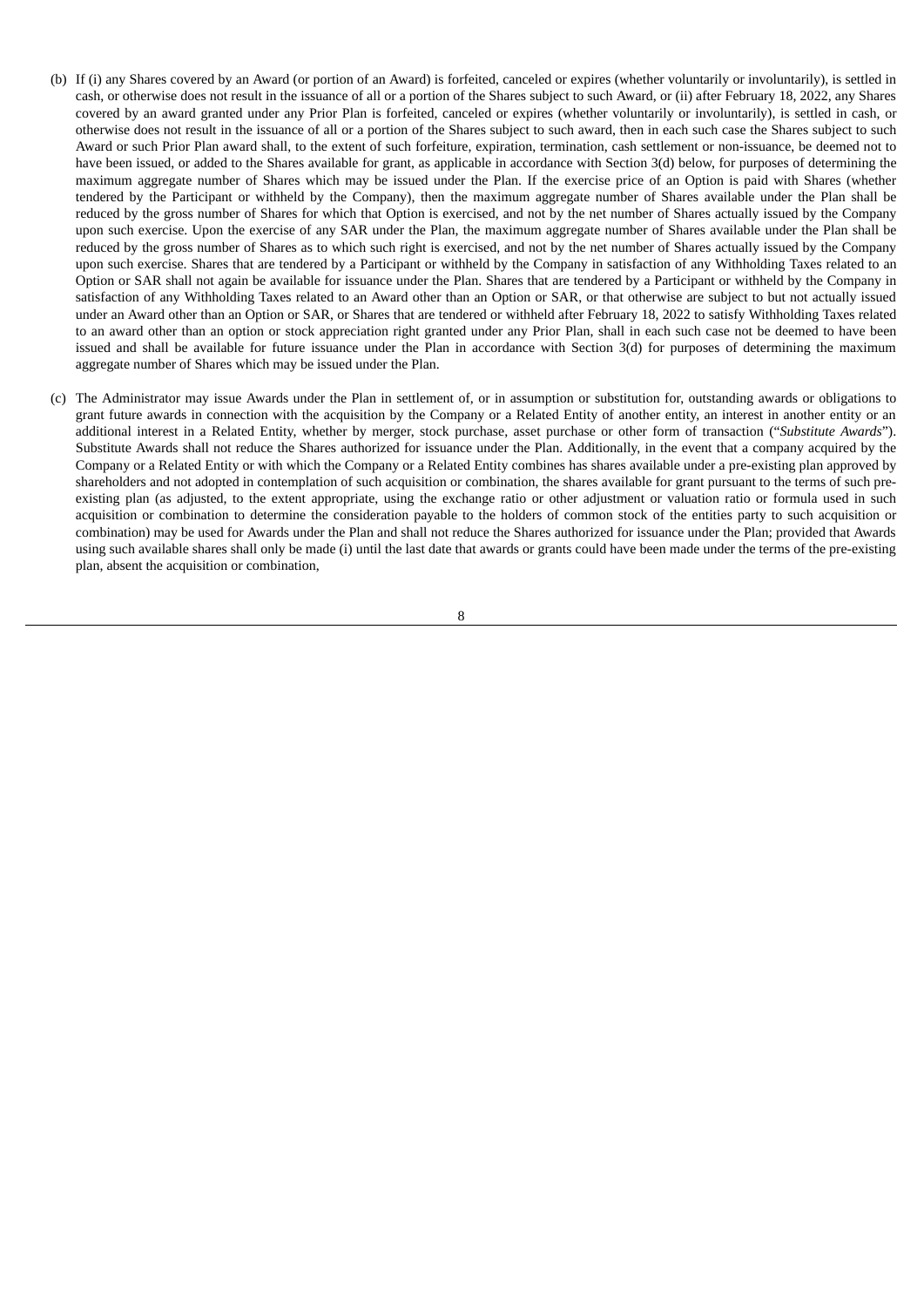and (ii) to individuals who were not Employees, Directors or Consultants prior to such acquisition or combination.

- (d) Any Shares issued under the Plan pursuant to any Awards of Options or SARs shall be counted against the limit set forth in Section 3(a) as one Share for every one Share issued. Any Shares issued under the Plan pursuant to any Awards other than Options or SARs shall be counted against the limit set forth in Section 3(a) as 2.5 Shares for every one Share issued. Any Shares that again become available for Awards under the Plan pursuant to this Section 3 shall be added as (i) one Share for every one Share subject to Awards of Options or SARs granted under the Plan or awards of options or stock appreciation rights granted under any Prior Plan, and (ii) as 2.5 Shares for every one Share subject to Awards other than Options or SARs granted under the Plan or awards other than options or stock appreciation rights granted under any Prior Plan.
- 4. *Administration of the Plan.*
	- (a) *Plan Administrator:*
		- (i) *Administration with Respect to Directors and Officers.* With respect to grants of Awards to Directors or Employees who are also Officers or Directors of the Company, the Plan shall be administered by (A) the Board or (B) a Committee designated by the Board, which Committee shall be constituted in such a manner as to satisfy Applicable Laws and to permit such grants and related transactions under the Plan to be exempt from Section 16(b) of the Exchange Act in accordance with Rule 16b-3. Once appointed, such Committee shall continue to serve in its designated capacity until otherwise directed by the Board.
		- (ii) *Administration With Respect to Consultants and Other Employees.* With respect to grants of Awards to Employees or Consultants who are neither Directors nor Officers of the Company, the Plan shall be administered by (A) the Board or (B) a Committee designated by the Board, which Committee shall be constituted in such a manner as to satisfy Applicable Laws. Once appointed, such Committee shall continue to serve in its designated capacity until otherwise directed by the Board. The Board or such Committee may authorize one or more Officers of the Company to grant such Awards, subject to such terms and conditions as the Board or Committee may impose; provided, however, that any delegation of such authority shall in all events be subject to the limitations and restrictions of Applicable Laws, including any required limitation on the maximum of Shares for which Awards may be made by such Officer or Officers.
	- (b) *Powers of the Administrator:* Subject to Applicable Laws and the provisions of the Plan (including any other powers given to the Administrator hereunder), and except as otherwise provided by the Board, the Administrator shall have the authority, in its discretion:
		- (i) to select the Employees, Directors and Consultants to whom Awards may be granted from time to time hereunder;
		- (ii) to determine when and to what extent Awards are to be granted hereunder;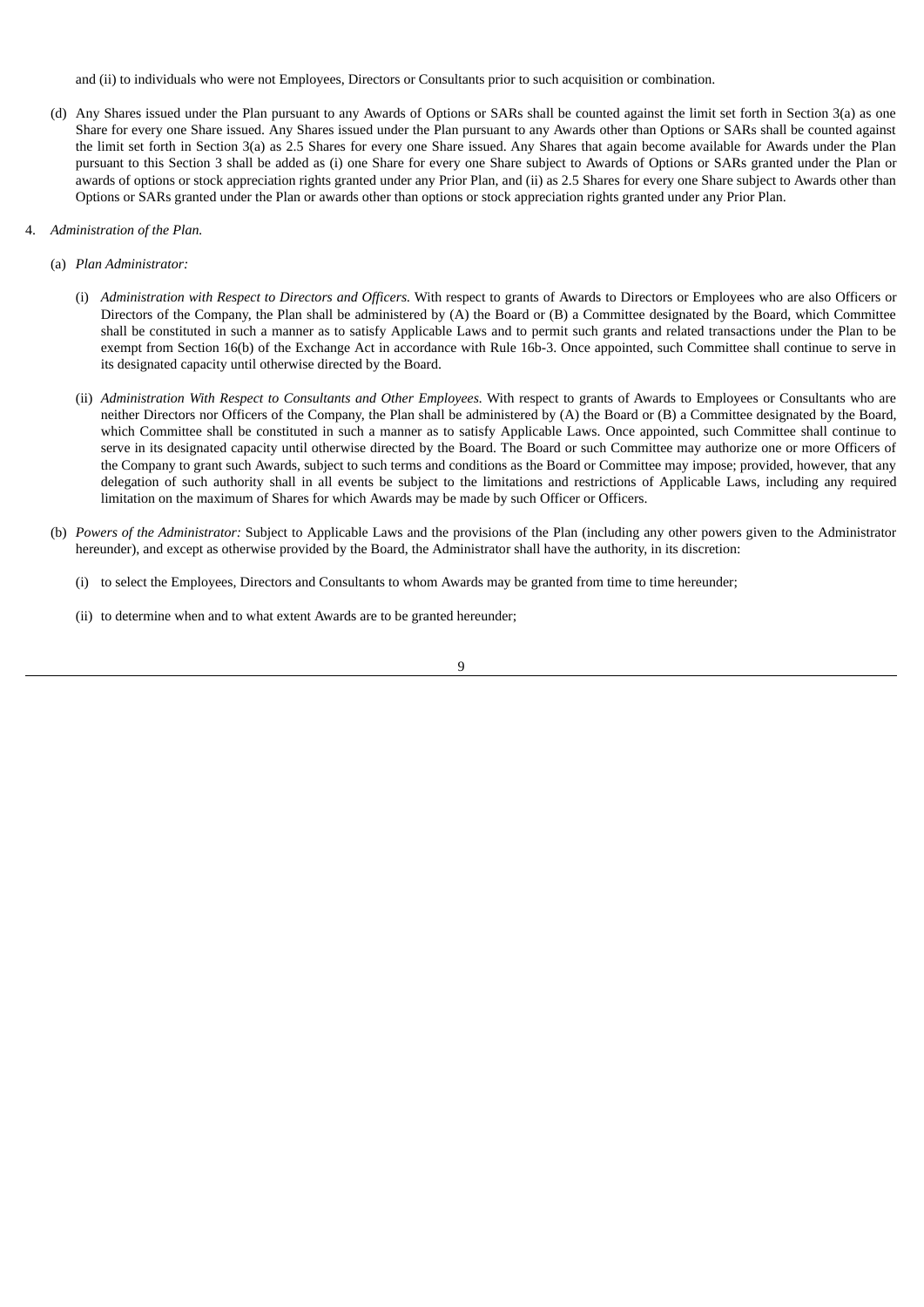- (iii) to determine the number of Shares or the amount of other consideration to be covered by each Award granted hereunder;
- (iv) to approve forms of Award Agreements for use under the Plan;
- (v) to determine the terms and conditions of any Award granted hereunder;
- (vi) to amend the terms of any outstanding Award granted under the Plan, including to accelerate vesting or waive any other terms and conditions of an Award, provided that (A) any amendment that would materially and adversely affect the Grantee's rights under an outstanding Award without adequate compensation therefor shall not be made without the Grantee's written consent, (B) the reduction of the exercise price of any Option or SAR awarded under the Plan shall be subject to stockholder approval as provided in Section 7(b), and (C) canceling an Option or SAR at a time when its exercise price exceeds the Fair Market Value of the underlying Shares, in exchange for a cash payment, another Option, SAR, Restricted Stock or other Award or any other property shall be subject to stockholder approval as provided in Section 7(b), unless the cancellation and exchange occurs in connection with a Change in Control as provided in Section 11 or pursuant to an adjustment effected in accordance with Section 10;
- (vii)to construe and interpret the terms of the Plan and Awards, including without limitation, any notice of Award or Award Agreement, granted pursuant to the Plan;
- (viii)to construe, interpret, and adjust performance criteria, or the assessment of any performance criteria, applicable to any Award, including to account for any unusual in nature or infrequently occurring items;
- (ix) to establish additional terms, conditions, rules or procedures to accommodate the rules or laws of applicable non-U.S. jurisdictions and to afford Grantees favorable treatment under such rules or laws; provided, however, that no Award shall be granted under any such additional terms, conditions, rules or procedures with terms or conditions which are inconsistent with the provisions of the Plan; and
- (x) to take such other action, not inconsistent with the terms of the Plan, as the Administrator deems necessary or appropriate.
- (c) *Indemnification.* In addition to such other rights of indemnification as they may have as members of the Board or as Officers or Employees of the Company or a Related Entity, members of the Board and any Officers or Employees of the Company or a Related Entity to whom authority to act for the Board, the Administrator or the Company is delegated shall be defended and indemnified by the Company to the extent permitted by law against all reasonable expenses (including attorneys' fees), actually and necessarily incurred in connection with the defense of any claim, investigation, action, suit or proceeding, or in connection with any appeal thereof, to which they or any of them may be a party by reason of any action taken or failure to act under or in connection with the Plan, or any Award granted hereunder, and against all amounts paid by them in settlement thereof (provided such settlement is approved by the Company) or paid by them in satisfaction of a judgment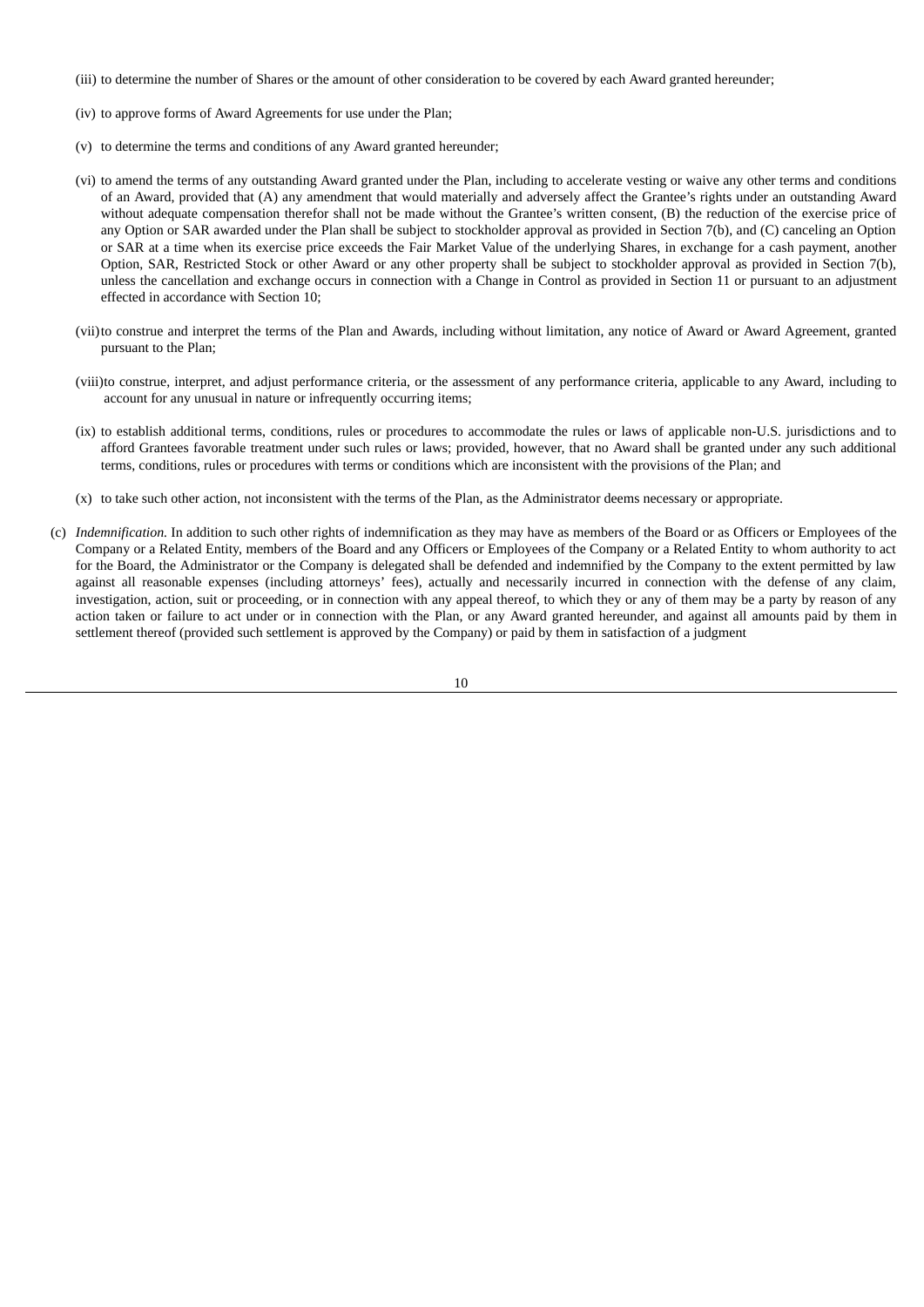in any such claim, investigation, action, suit or proceeding, except in relation to matters as to which it shall be adjudged in such claim, investigation, action, suit or proceeding that such person is liable for gross negligence, bad faith or intentional misconduct; provided, however, that within 30 days after the institution of such claim, investigation, action, suit or proceeding, such person shall offer to the Company, in writing, the opportunity at the Company's expense to handle and defend the same.

- 5. *Eligibility.*
	- (a) *Generally*. Awards other than Incentive Stock Options may be granted to Employees, Directors and Consultants. Incentive Stock Options may be granted only to Employees of the Company or a Parent or a Subsidiary of the Company. An Employee, Director or Consultant who has been granted an Award may, if otherwise eligible, be granted additional Awards.
	- (b) *Non-Employee Director Limitations*. A non-employee Director may not be paid or granted cash compensation or equity-based awards under this Plan or otherwise for services provided as a director with an aggregate value (based on the grant date fair value of equity-based awards) in excess of \$750,000 in any calendar year for any non-employee Director other than the Chairman of the Board and in excess of \$1,00,000 in any calendar year for any non-employee Director serving as the Chairman of the Board. Such limitation shall apply to both continuing non-employee Directors and newly-elected or appointed non-employee Directors. For the avoidance of doubt, cash compensation shall be counted towards this limit in the year earned (regardless of whether deferred), and any interest or other earnings on such compensation shall not count towards the limit.
- 6. *Terms and Conditions of Awards*
	- (a) *Types of Awards.* The Administrator is authorized under the Plan to grant Options, SARs, Dividend Equivalent Rights, Restricted Stock, Restricted Stock Units, Performance Units, Performance Shares, Phantom Shares, and any other cash bonus or right or benefit denominated in or valued by reference to Shares. Any Award may consist of one such security or benefit, or two or more of them in any combination or alternative.
	- (b) *Conditions of Award*. Subject to the terms of the Plan, the Administrator shall determine the provisions, terms, and conditions of each Award including, but not limited to, the Award vesting schedule, repurchase provisions, rights of first refusal, forfeiture provisions, form of payment (cash, Shares, or other consideration) upon settlement of the Award, payment contingencies, and satisfaction of any performance criteria.
	- (c) *Minimum Vesting.* Notwithstanding any other provision of the Plan to the contrary, Awards granted under the Plan (other than cash-based Awards) shall vest no earlier than the first anniversary of the date on which the Award is granted; provided, however, that the following Awards shall not be subject to the foregoing minimum vesting requirement: (i) Substitute Awards, (ii) Shares delivered in lieu of fully-vested cash obligations, (iii) Awards to non-employee Directors that vest on the earlier of the one-year anniversary of the date of grant and the next annual meeting of stockholders which is at least 50 weeks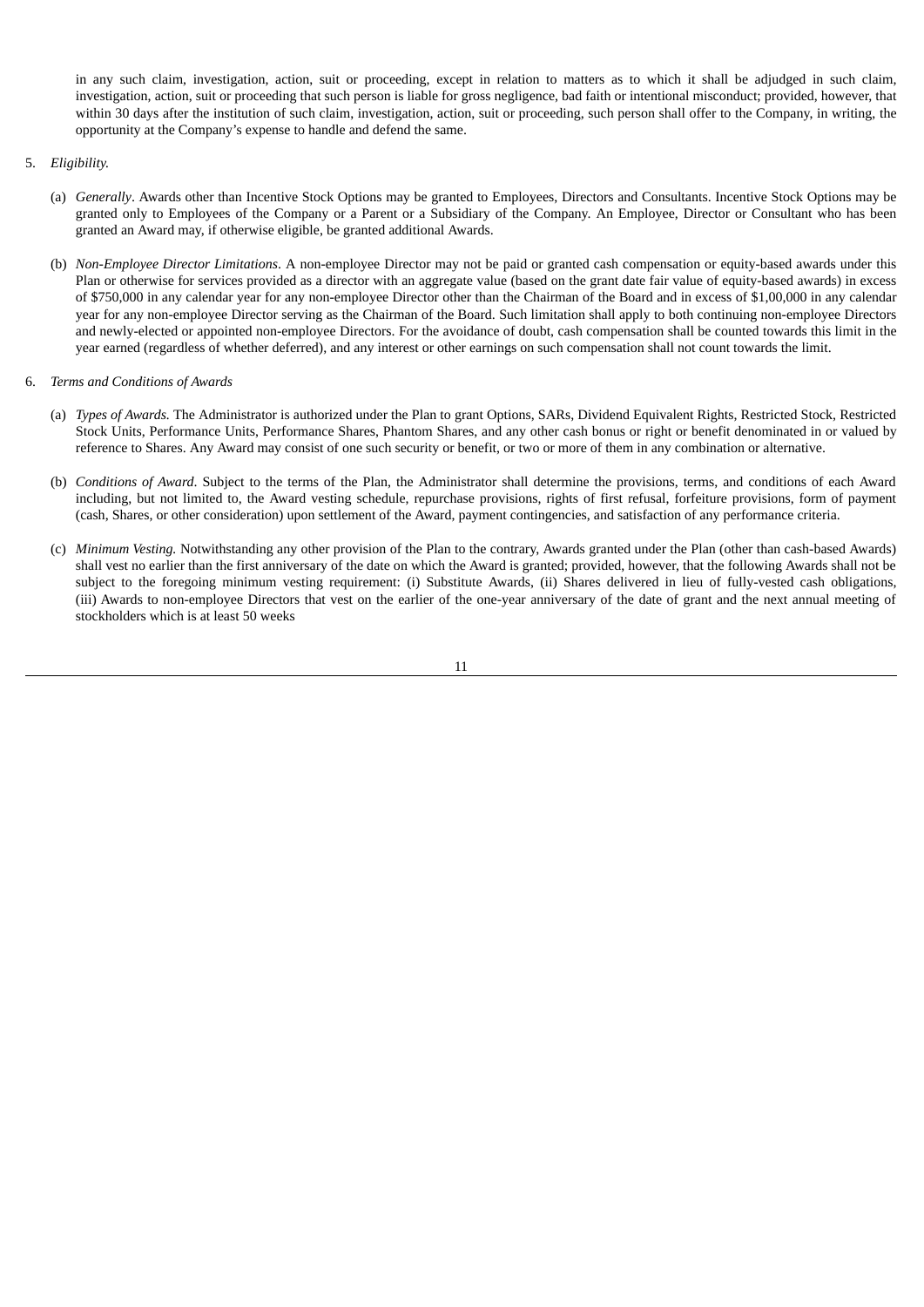after the immediately preceding year's annual meeting, and (iv) any Shares issued under additional Awards the Administrator may grant, up to a maximum of 5% of the available share reserve authorized for issuance under the Plan pursuant to Section 3(a) (subject to adjustment under Section 9); provided, further, that the foregoing restriction does not apply to the Administrator's discretion to provide for accelerated exercisability or vesting of any Award, including in cases of Retirement, death, Disability or a Change in Control, in the terms of the Award Agreement or otherwise.

- (d) *Deferral of Award Payment*. The Administrator may establish one or more programs under the Plan to permit selected Grantees the opportunity to elect to defer receipt of the Shares or other consideration due upon the settlement of an Award, satisfaction of performance criteria, or other event that absent the election would entitle the Grantee to payment or receipt of Shares or other consideration under an Award. The Administrator may establish the election procedures, the timing of such elections, the mechanisms for payments of, and accrual of interest or other earnings, if any, on amounts, Shares or other consideration so deferred, and such other terms, conditions, rules and procedures that the Administrator deems advisable for the administration of any such deferral program. Notwithstanding the foregoing, each such deferral opportunity shall be structured by the Administrator so as to comply with all applicable requirements of Code Section 409A and the Treasury Regulations thereunder.
- (e) *Special Provisions Applicable to Options and SARs*.
	- (i) *Award Designation*. Each Option shall be designated in the Award Agreement as either an Incentive Stock Option or a Non-statutory Stock Option. However, notwithstanding such designation, to the extent that the aggregate Fair Market Value of the Shares for which one or more Options designated as Incentive Stock Options become first exercisable by a Grantee during any calendar year (under all plans of the Company or any Parent or Subsidiary) exceeds \$100,000, the excess number of Shares shall be treated as subject to Non-statutory Stock Options. For this purpose, Incentive Stock Options shall be taken into account in the order in which they were granted, except to the extent otherwise provided by Applicable Law, and the Fair Market Value of the Shares shall be determined as of the grant date of the relevant Option.
	- (ii) *Term*. The term of each Option and SAR shall be the term stated in the Award Agreement; provided, however, that the term of an Option and SAR shall be no more than ten years from the date of grant thereof. However, in the case of an Incentive Stock Option granted to a Grantee who, at the time the Option is granted, owns stock representing more than 10% of the voting power of all classes of stock of the Company or any Parent or Subsidiary of the Company, the term of the Incentive Stock Option shall be five years from the date of grant thereof or such shorter term as may be provided in the Award Agreement.
	- (iii) *Exercise or Purchase Price.* The per Share exercise price for each Option shall be not less than 100% of the Fair Market Value per Share on the date of grant; provided; however, that in the case of an Incentive Stock Option granted to an Employee who, at the time of the grant of such Incentive Stock Option owns stock representing more than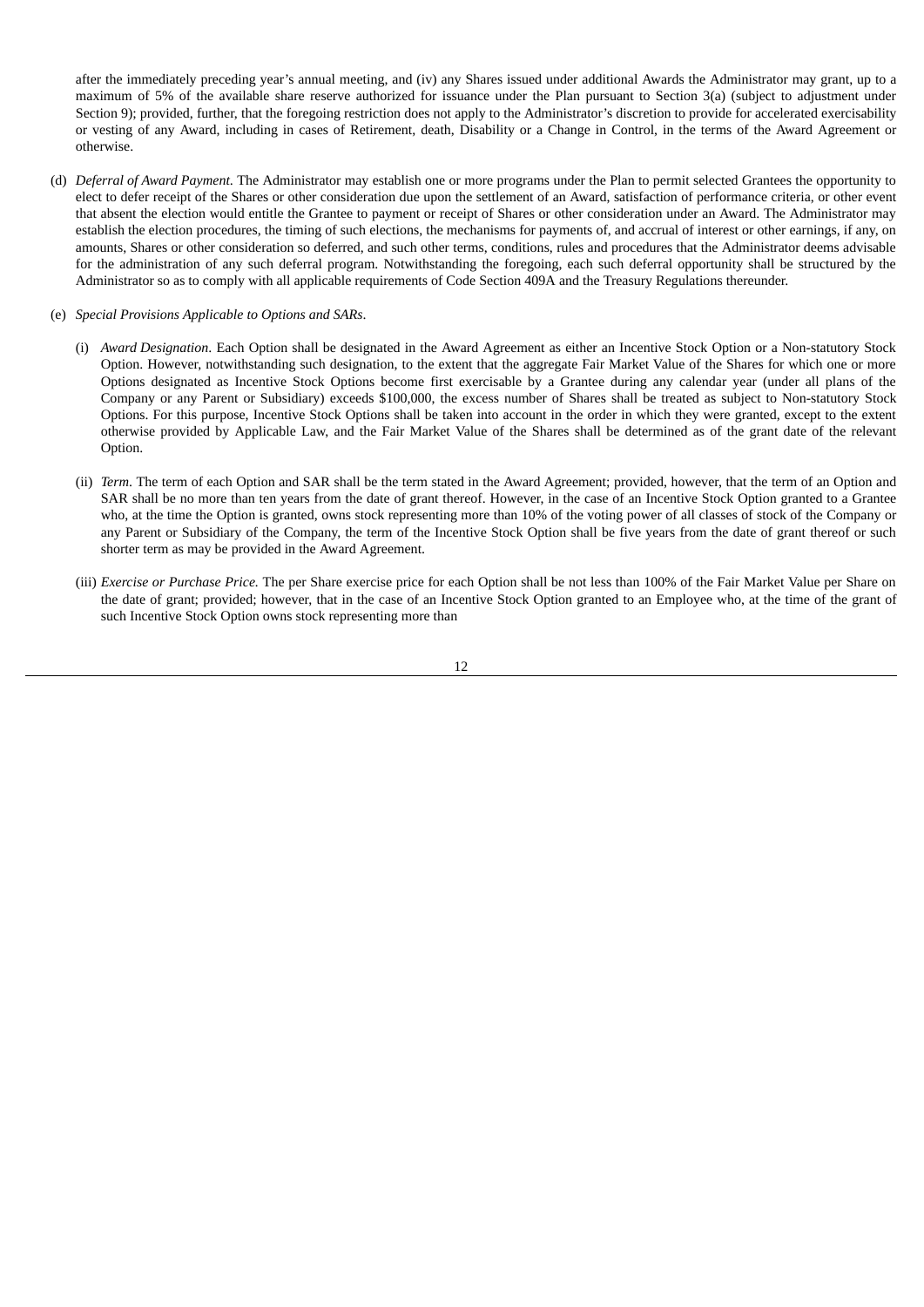10% of the voting power of all classes of stock of the Company or any Parent or Subsidiary of the Company, the per Share exercise price shall be not less than 110% of the Fair Market Value per Share on the date of grant. The exercise price or the base amount on which the stock appreciation for an SAR is calculated shall be not less than 100% of the Fair Market Value per Share on the date of grant.

- (iv) *Post-Termination Exercise*. Any Award designated as an Incentive Stock Option to the extent not exercised within the time permitted by law for the exercise of Incentive Stock Options following the termination of Employee status shall convert automatically to a Non-statutory Stock Option and thereafter shall be exercisable as such to the extent exercisable by its terms for the period specified in the Award Agreement.
- (v) *No Authority to Reprice.* Without the consent of stockholders of the Company, no Award may be repriced, replaced, regranted through cancellation, or modified (except as provided in Section 10) if the effect is to reduce the exercise or purchase price for the Shares underlying such Award. In addition, the replacement or substitution of one Award for another Award is prohibited, absent stockholder consent, to the extent it has the effect of reducing the exercise or purchase price of the underlying Shares. No Award with an exercise price per Share in excess of the then current Fair Market Value per Share may be cancelled or exchanged for a payment of cash, other Award, or other property, except in connection with a Change in Control transaction.
- (f) *Dividends and Dividend Equivalent Rights.* The Administrator may provide that any Awards earn dividends or Dividend Equivalent Rights; provided, however, that Dividend Equivalent Rights may not be granted in connection with any Option or SAR. No payment shall be made with respect to any dividend or Dividend Equivalent Right granted in connection with an Award unless, until and only to the extent that the related vesting conditions of such Award are satisfied. Any crediting of dividends or Dividend Equivalent Rights may be subject to such restrictions and conditions as the Administrator may establish, including reinvestment in additional Shares or Restricted Stock Units, and may be settled in cash or in Shares as determined by the Administrator.
- (g) *Transferability of Awards.* Incentive Stock Options may not be sold, pledged, assigned, hypothecated, transferred, or disposed of in any manner other than by will or by the laws of descent or distribution and may be exercised, during the lifetime of the Grantee, only by the Grantee. Options may not be transferred to third party financial institutions for value. Other Awards shall be transferable by will and by the laws of descent and distribution, and during the lifetime of the Grantee, such Awards shall be transferable, by gift or pursuant to a domestic relations order, to members of the Grantee's Immediate Family to the extent and in the manner determined by the Administrator. Notwithstanding the foregoing, the Grantee may designate a beneficiary of the Grantee's Award in the event of the Grantee's death on a beneficiary designation form provided by the Administrator.
- 7. *Payment of Exercise or Purchase Price and Withholding Taxes.* The Company's obligation to settle an Award, including to deliver Shares upon the exercise, vesting or settlement of an Award, shall be subject to the satisfaction of all applicable Withholding Taxes and the payment of any applicable exercise price, purchase price or other consideration. The method of payment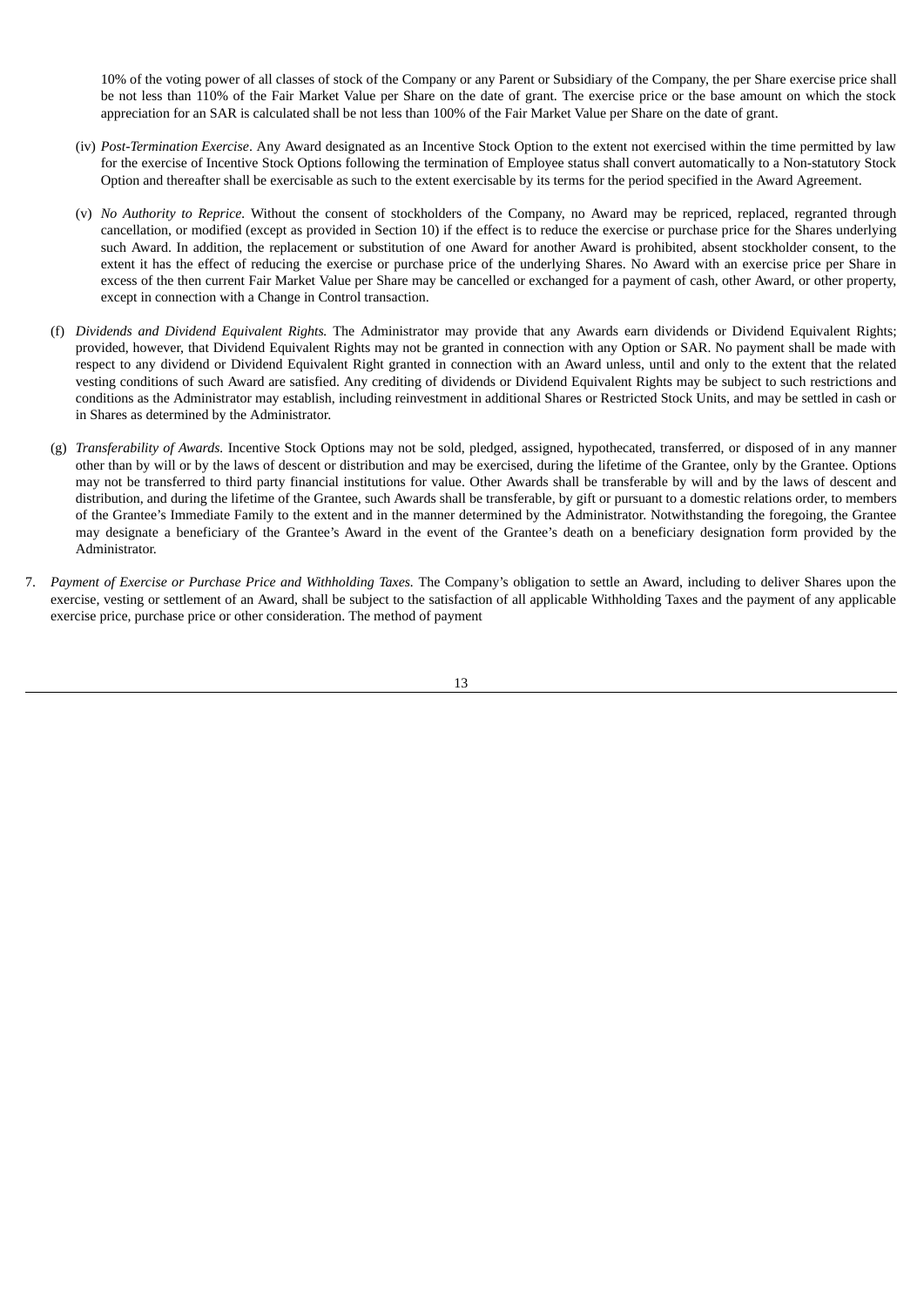of such Withholding Taxes, exercise price, purchase price or other consideration, as applicable, shall be determined in the sole discretion of the Administrator. In addition to any other payment methods that the Administrator may approve, the Administrator is authorized to accept the following, provided that the portion of the consideration equal to the par value of the Shares must be paid in cash or other legal consideration to the extent required under Applicable Law:

- (a) cash;
- (b) check;
- (c) surrender of Shares or delivery of a properly executed form of attestation of ownership of Shares as the Administrator may require (including withholding of Shares otherwise deliverable upon exercise of the Award);
- (d) payment through a broker-dealer sale and remittance procedure pursuant to which the Grantee (A) shall provide instructions (either in writing or electronically) to a Company-designated brokerage firm (or, with respect to Grantees subject to Section 16 of the Securities Exchange Act, a broker reasonably satisfactory to the Company for purposes of administering such procedure in accordance with the Company's pre-clearance/prenotification policies) to effect the immediate sale of some or all of the purchased Shares and remit to the Company on the settlement date sufficient funds to cover the aggregate exercise price payable for the purchased Shares and any applicable Withholding Taxes and (B) shall provide directives (either in writing or electronically) to the Company to deliver the certificates for the purchased Shares directly to such brokerage firm on the settlement date in order to complete the sale transaction; or
- (e) any combination of the foregoing.
- 8. *Conditions Upon Issuance of Shares.*
	- (a) Shares shall not be issued pursuant to the exercise, vesting or settlement of an Award unless the exercise, vesting or settlement of such Award and the issuance and delivery of such Shares pursuant thereto shall comply with all Applicable Laws as determined by counsel for the Company. The inability of the Company to obtain authority from any regulatory body having jurisdiction, which authority is deemed by the Company's counsel to be necessary to the lawful issuance and sale of any Shares hereunder, shall relieve the Company of any liability in respect of the failure to issue or sell such Shares as to which such requisite authority shall not have been obtained.
	- (b) As a condition to the issuance of any Shares in connection with the exercise, vesting or settlement of an Award, the Company may require the person holding such Award to represent and warrant at the time of such issuance that the Shares are being acquired only for investment and without any present intention to sell or distribute such Shares if, in the opinion of counsel for the Company, such a representation is required by any Applicable Laws.
- 9. *Adjustments Upon Changes in Capitalization*. Should any change be made to the Common Stock by reason of any stock split, stock dividend, recapitalization, combination of shares,

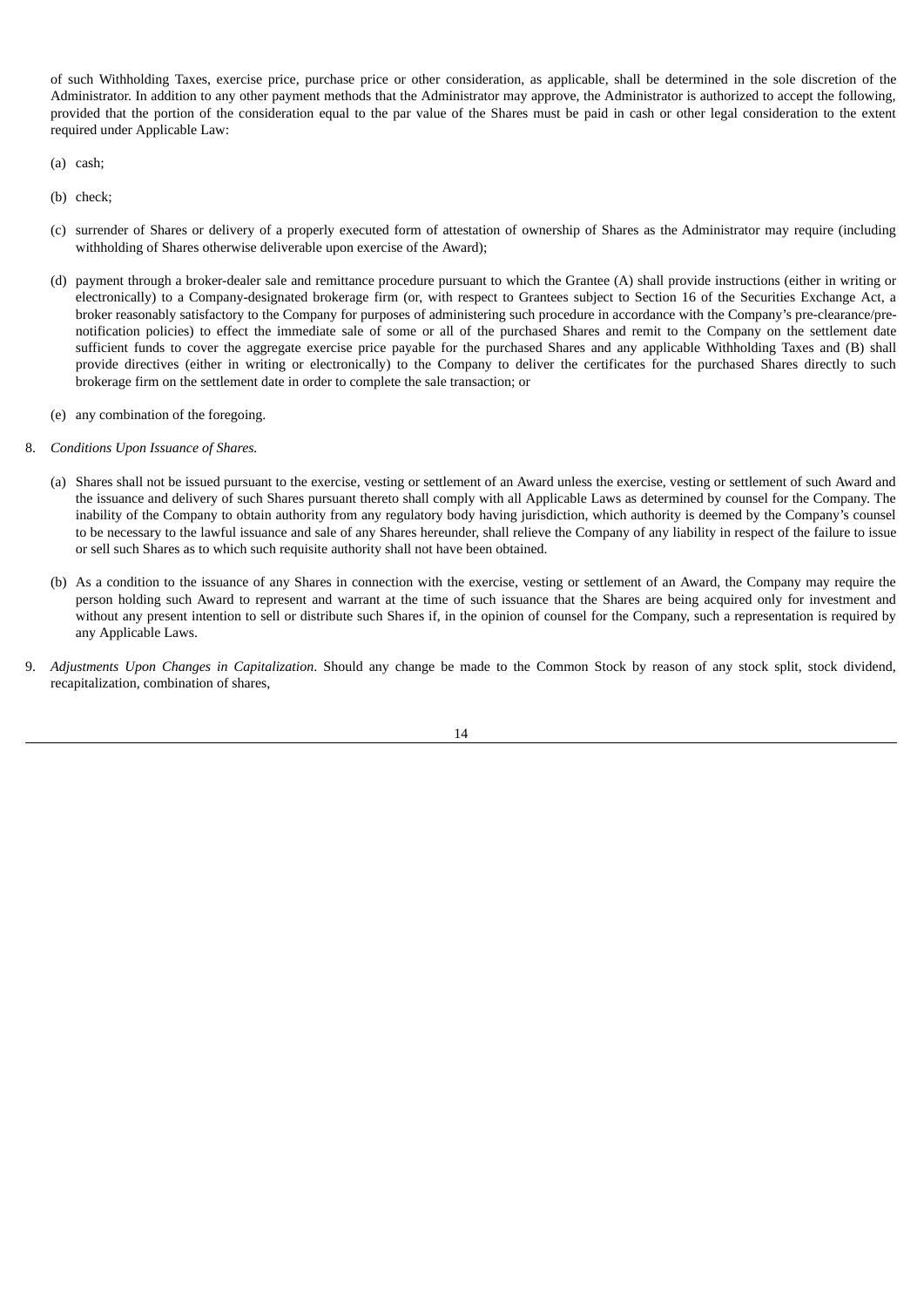exchange of shares, spin-off transaction or other change affecting the outstanding Common Stock as a class, or should the value of the outstanding shares of Common Stock change as a result of a spin-off transaction or an extraordinary dividend or distribution, or should there occur any merger, consolidation or other reorganization, then equitable and proportional adjustments shall be made by the Administrator to the maximum number and class(es) of securities issuable under the Plan and the maximum number and class(es) of securities which may be issued pursuant to Incentive Stock Options granted under the Plan pursuant to Section 3(a), and the outstanding Awards will be equitably and proportionally adjusted as to the number and class(es) of securities and exercise price (or other cash consideration) payable per Share subject to such outstanding Awards. The adjustments shall be made in such manner as the Administrator deems appropriate in order to prevent the dilution or enlargement of benefits under the Plan and the outstanding Awards thereunder, and such adjustments shall be final, binding and conclusive. In the event of a Change in Control, however, the adjustments (if any) shall be made solely in accordance with the applicable provisions of Section 10.

#### 10. *Change in Control*

- (a) *Effect of Change in Control on Awards.*
	- (i) In the event of a Change in Control, the Board in its sole discretion may, to the extent permitted by Applicable Law, provide for the following treatment of outstanding Options and SARs: (w) such Awards shall fully vest and become exercisable prior to the effective date of the Change in Control; (x) any surviving corporation shall assume any Options or SARs outstanding under the Plan or shall substitute economically equivalent awards for the Options and SARs outstanding under the Plan, (y) the time during which such Options or SARs may be exercised shall be accelerated so that those Awards may be exercised for fully-vested Shares and those Awards shall terminate if not exercised prior to the Change in Control, or (z) such Options or SARs shall continue in full force and effect. In addition, the Board may provide that Options and SARs outstanding as of the date of the Change in Control shall be cancelled and terminated without payment if the Fair Market Value of one Share as of the date of the Change in Control is less than the per Share Option exercise price or SAR grant price.
	- (ii) In the event of a Change in Control, the Board in its sole discretion may, to the extent permitted by Applicable Law, provide for the following treatment of any other Award outstanding under the Plan at the time of the Change in Control: such Award may be assumed by the surviving corporation, replaced with an economically-equivalent substitute award or otherwise continued in full force in effect. To the extent any such Award is not assumed, replaced with an economically-equivalent substitute award or otherwise continued in effect, that Award shall vest, and the shares of Common Stock subject to that Award shall be issued as fully-vested shares, immediately prior to the effective date of the Change in Control.
	- (iii) Any Award which is assumed in connection with a Change in Control or otherwise continued in effect shall be adjusted immediately after the consummation of that Change in Control so as to apply to the number and class of securities into which the shares of Common Stock subject to that Award immediately prior to the Change in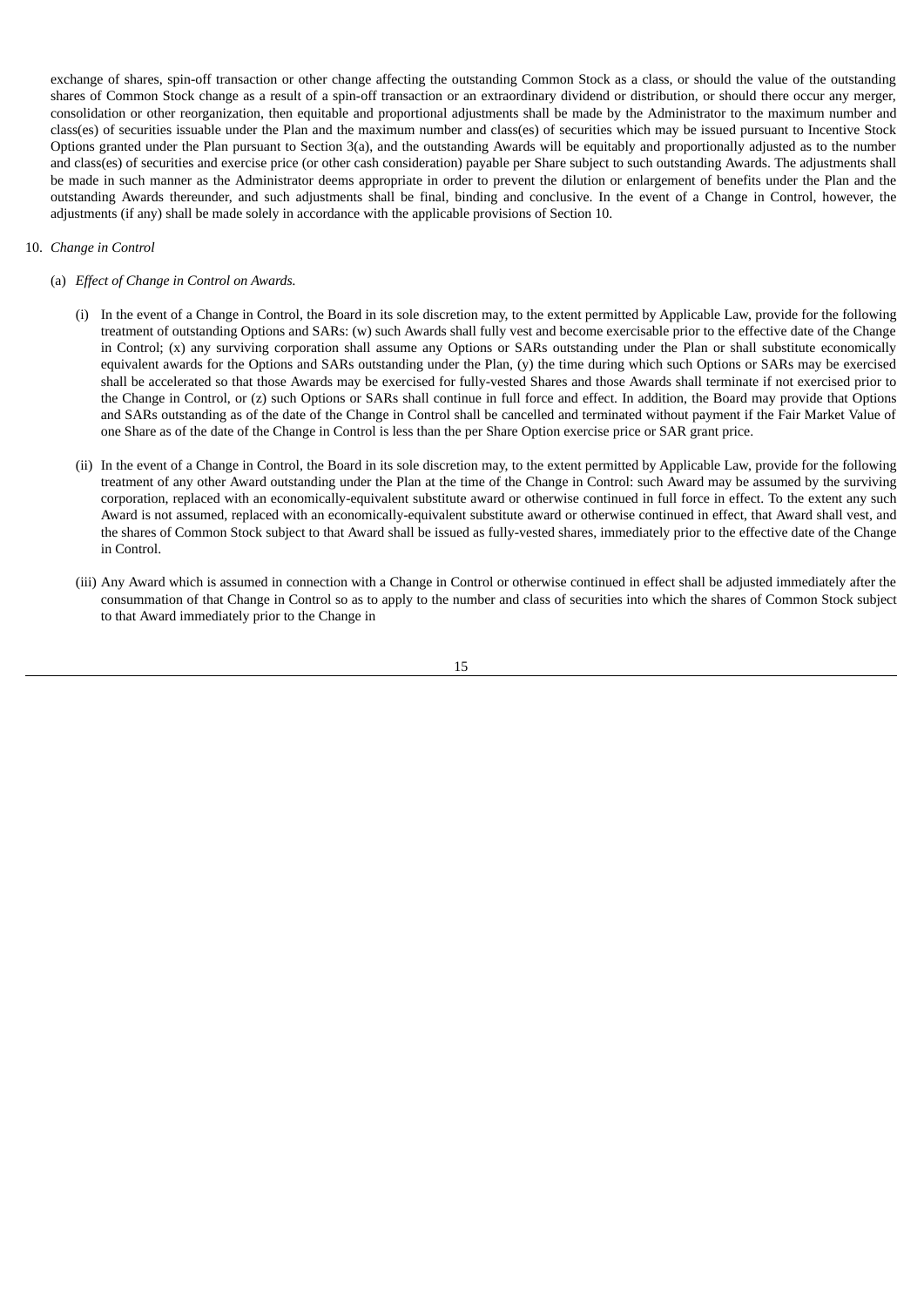Control would have been converted in consummation of such Change in Control had those shares been outstanding at that time, and appropriate adjustments shall also be made to the exercise price or any other consideration payable per share thereunder. To the extent the holders of the Company's outstanding Common Stock receive cash consideration for their Common Stock in consummation of the Change in Control, the successor corporation may, in connection with the assumption or continuation of the outstanding Awards and subject to the approval of the Administrator prior to the Change in Control, substitute one or more shares of its own common stock with a fair market value equivalent to the cash consideration paid per share of Common Stock in such Change in Control transaction, provided such common stock is readily traded on an established U.S. securities exchange or market.

- (iv) The Administrator may structure one or more Awards so that the Shares subject to those Awards shall vest (or shall vest and become issuable) immediately prior to the effective date of a Change in Control, whether or not those Awards are assumed, replaced with an economicallyequivalent substitute award or otherwise continued in full force and effect.
- (v) Awards subject to performance-vesting requirements shall be treated as provided for in the applicable Award Agreements, and may be structured so that upon the occurrence of a Change in Control prior to the completion of the applicable performance measurement period, the applicable performance goal or goals established for those Awards will be deemed to have been met at the level pre-specified in the Award Agreement based on actual performance, if calculable, or at target (either in full or pro-rata) or may be structured to convert into Restricted Stock or Restricted Stock Unit Awards based on actual achievement of performance goals or based on target performance at the time of the Change in Control (either in full or pro-rata).
- (b) Acceleration of Award Upon Cessation of Continuous Service In Connection With a Change in Control. Notwithstanding any other provisions of this Plan to the contrary, if during the Applicable Acceleration Period following the consummation of a Change in Control, the Continuous Service of an Employee or a Consultant terminates due to an involuntary termination (not including death or Disability) without Cause or a voluntary termination by the Grantee due to Constructive Termination, then the vesting and exercisability of all Awards held by such Grantee shall be accelerated, or any reacquisition or repurchase rights held by the Company with respect to an Award shall lapse, as follows:
	- With respect to Options and SARs held by a Grantee at the time of such termination, such Options and SARs shall become immediately exercisable as to all the underlying Shares and may be exercised for any or all of those Shares as fully-vested shares until the expiration or sooner termination date of those Awards as set forth in the applicable Award Agreement.
	- With respect to all other Awards held by the Grantee at the time of such termination, the underlying Shares shall immediately vest at that time and shall be issued in accordance with the terms of the applicable Award Agreement (with the treatment and payout of any Awards subject to performance-based vesting conditions to be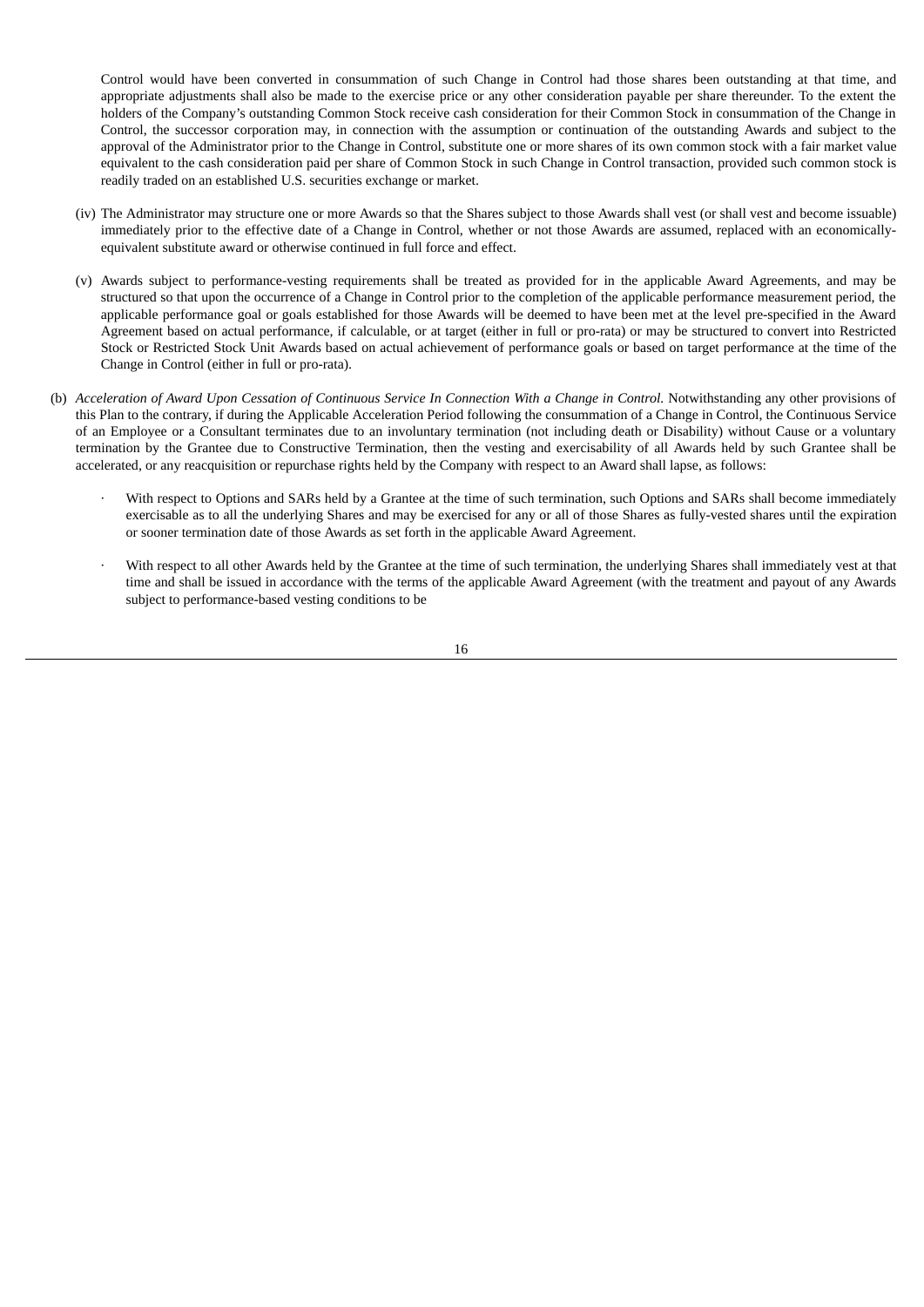governed by the applicable Award Agreement), and any reacquisition or repurchase rights held by the Company with respect to any such Shares shall lapse as of the date of such termination.

- 11. *Effective Date and Term of Plan.* The Plan was approved by the Board on March 12, 2022, and shall become effective upon its approval by the stockholders of the Company. It shall continue in effect until May 4, 2032 unless sooner terminated.
- 12. *Amendment, Suspension or Termination of the Plan.* The Board may at any time amend, suspend or terminate the Plan; provided, however, that no such amendment shall be made without the approval of the Company's stockholders to the extent such approval is required by NASDAQ Stock Market Rule 5635(c), Section 422 of the Code and regulations promulgated thereunder, or any other Applicable Laws, or if such amendment would change any of the provisions of Section 4(b)(vi) or this Section 12(a). No Award may be granted during any suspension of the Plan or after termination of the Plan. No suspension or termination of the Plan (including termination of the Plan under Section 11, above) shall adversely affect any rights under Awards previously granted hereunder, and such Awards shall continue in effect following such Plan termination.
- 13. *No Effect on Terms of Employment/Consulting Relationship.* The Plan shall not confer upon any Grantee any right with respect to the Grantee's Continuous Service, nor shall it interfere in any way with his or her right or the right of the Company or any Related Entity to terminate the Grantee's Continuous Service at any time, with or without Cause, and with or without notice to the extent permitted by Applicable Law. The ability of the Company or any Related Entity to terminate the employment of a Grantee who is employed at will is in no way affected by its determination that the Grantee's Continuous Service has been terminated for Cause for the purposes of this Plan.
- 14. *No Effect on Retirement and Other Benefit Plans.* Except as specifically provided in a retirement or other benefit plan of the Company or a Related Entity, Awards shall not be deemed compensation for purposes of computing benefits or contributions under any retirement plan of the Company or a Related Entity, and shall not affect any benefits under any other benefit plan of any kind or any benefit plan subsequently instituted under which the availability or amount of benefits is related to level of compensation. The Plan is not a "Pension Plan" or "Welfare Plan" under the Employee Retirement Income Security Act of 1974, as amended.
- 15. *Unfunded Obligation.* Grantees shall have the status of general unsecured creditors of the Company. Any amounts payable to Grantees pursuant to the Plan shall be unfunded and unsecured obligations for all purposes, including, without limitation, Title I of the Employee Retirement Income Security Act of 1974, as amended. Neither the Company nor any Related Entity shall be required to segregate any monies from its general funds, or to create any trusts, or establish any special accounts with respect to such obligations.
- 16. *Governing Law.* The Plan and all agreements thereunder shall be governed by and construed in accordance with the laws of the State of Delaware, without resort to that State's conflict-of-law provisions.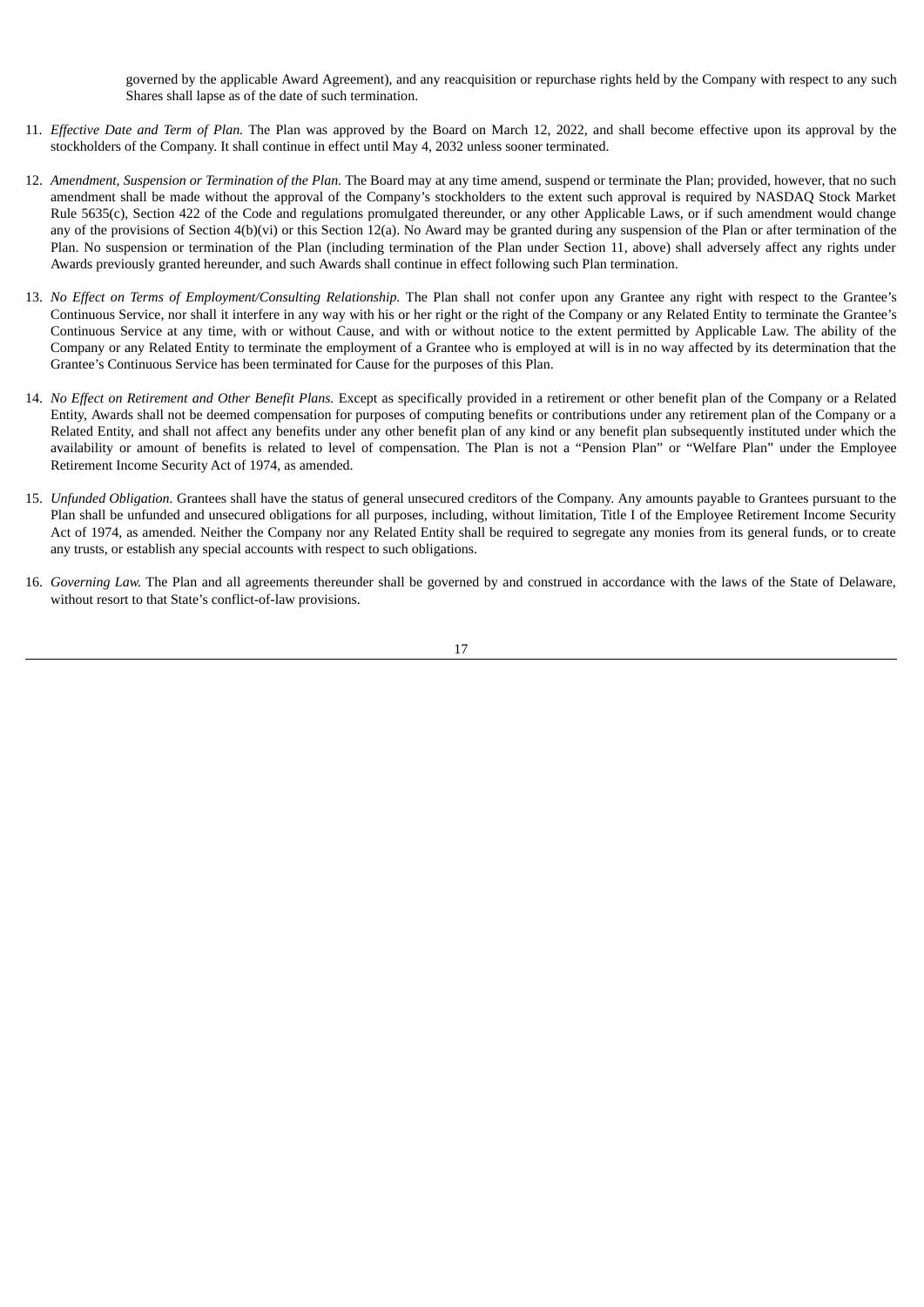- 17. *Section 409A Compliance.* The Board reserves the right, to the extent it deems it necessary or advisable in its sole discretion, to alter or modify the Plan and any outstanding Awards under the Plan, without the consent of the Grantees, so as to ensure that all Awards and Award Agreements provided to Grantees who are subject to U.S. income taxation either qualify for an exemption from the requirements of Section 409A of the Code or are structured in a manner that complies with those requirements; provided, however, that neither the Company nor any Related Entity makes any representations that any Awards made under the Plan will in fact be exempt from the requirements of Section 409A of the Code or otherwise comply with those requirements, and each Grantee shall accordingly be solely responsible for any taxes, penalties or other amounts which may become payable with respect to his or her Awards by reason of Section 409A of the Code.
- 18. *Deferred Issuance Date.* Notwithstanding any provision to the contrary in this Plan or any outstanding Award Agreement, to the extent any Award under this Plan may be deemed to create a deferred compensation arrangement under Section 409A of the Code, then the following limitations shall apply to such Award and the applicable Award Agreement (if not otherwise expressly provided therein):
	- · No shares of Common Stock or other amounts which become issuable or distributable under such Award Agreement by reason of the Grantee's cessation of Continuous Service shall actually be issued or distributed to such Grantee until the date of his or her separation from service (as determined in accordance with the provisions of Section 1.409A-1(h) of the Treasury Regulations) or as soon thereafter as administratively practicable, but in no event later than the later of (i) the close of the calendar year in which such separation from service occurs or (ii) the fifteenth day of the third calendar month following the date of such separation from service.
	- · No shares of Common Stock or other amounts which become issuable or distributable under such Award Agreement by reason of the Grantee's cessation of Continuous Service shall actually be issued or distributed to such Grantee prior to the earlier of (i) the first day of the seventh (7th) month following the date of the Grantee's separation from service or (ii) the date of Grantee's death, if he or she is deemed at the time of such separation from service to be a specified employee under Section 1.409A-1(i) of the Treasury Regulations as determined by the Administrator in accordance with consistent and uniform standards applied to all other Code Section 409A arrangements of the Company, and such delayed commencement is otherwise required in order to avoid a prohibited distribution under Code Section 409A(a)(2). The deferred Shares or other distributable amount shall be issued or distributed in a lump sum on the first day of the seventh (7th) month following the date of the Grantee's separation from service or (if earlier) the first day of the month immediately following the date the Company receives proof of his or her death.
- 19. *Clawback/Recoupment.* All Awards granted hereunder are subject to the terms of the Company's clawback policy, as it may be amended from time to time. In addition, and notwithstanding any other provisions herein to the contrary, any performance-based compensation, or any other amount paid to a Grantee pursuant to an Award which is subject to recovery under any law, government regulation, stock exchange listing requirement, or any